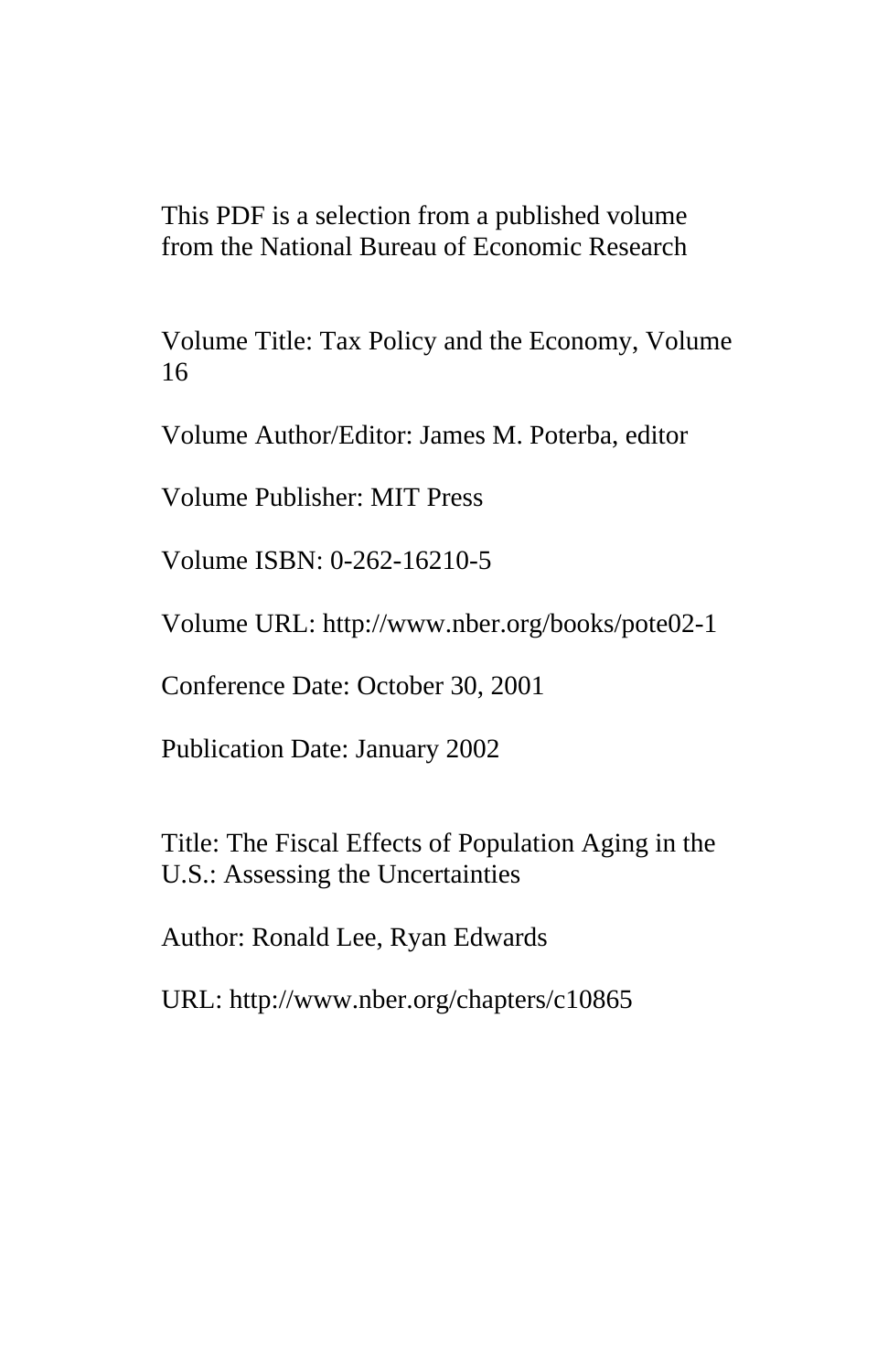# THE FISCAL EFFECTS OF POPULATION AGING IN THE U.S.: ASSESSING THE UNCERTAINTIES

# Ronald Lee and Ryan Edwards

University of California

### EXECUTIVE SUMMARY

Population aging, accelerating as the Baby Boom generations age, will have important fiscal consequences because expenditures on social security, Medicare, and institutional Medicaid make up more than a third of the federal budget. However, the projected fiscal pressures are far in the future, and long-term projections are very unreliable. Our analysis here has two goals: to examine the fiscal impact of population aging, and to do this in a probabilistic setting. We find that the old age dependency ratio is virtually certain to rise by more than 50% through the 2030s, and will probably continue to increase after 2050, possibly by a great deal. Under current program structures, population aging would be virtually certain to increase the costliness of Federal programs as a share of GDP by 35 percent ( $\pm$ 2 percent) by the 2030s, and by 60 percent ( $\pm$ 15 percent) in the second half of the century. We project Federal expenditures (excluding interest payments and pre-funded programs) to rise from 16 percent of GDP in 2000 to 30 percent in 2075, almost doubling, while state and local

Research for this paper was funded by a grant from NIA, R37-AC11761. We thank Timothy Miller for his help with various parts of the analysis, and James Poterba for helpful comments.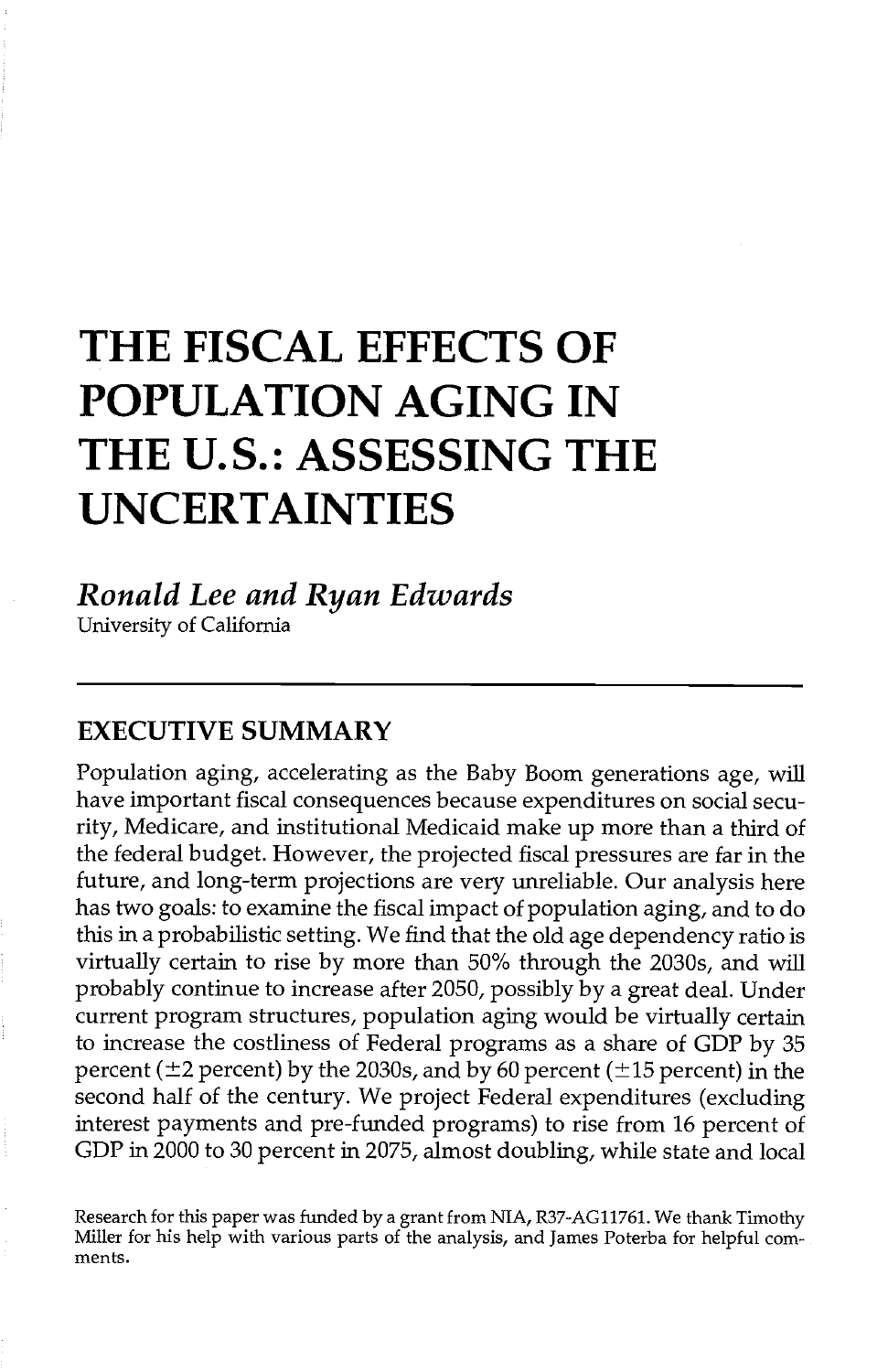expenditures rise only modestly relative to GDP. Almost all of this increase is for programs going primarily to the elderly, which rise from 8 percent of GDP in 1999 to 21 percent of GDP in 2075, due mainly to costs of health care for the elderly, with pensions a distant second. We expect that governments wifi respond to these aging-induced cost changes by altering program structures, so that these conditional projections will not be realized. Looking at social security, we find that raising the payroll tax rate by 1.89 percent would have relatively little effect on the probabilities of early exhaustion, raising the 2.5 percent bound for the exhaustion date from 2024 to 2036, but raising the median date of exhaustion from 2036 to 2070, and with a 55 percent chance of insolvency within the 75 year horizon. Looking at Medicare, which now costs 2.2 percent of GDP, we project a median share in 2075 of 11 percent, five times as great, with a 95 percent probability interval at 5 percent to 26 percent of GDP. Thus there is a 97.5 percent chance that the ratio wifi at least double, and a 2.5 percent chance that it will increase at least twelve-fold. Although the future is highly uncertain in many respects, unforeseen demographic or economic change wifi almost certainly not avert the long-run fiscal crunch. Changing demographic realities will require some combination of substantial tax increases or substantial benefit cuts, or other forms of restructuring.

### 1. INTRODUCTION

Expenditures on social security, Medicare, and Medicaid for nursinghome care together make up more than a third of the federal budget.<sup>1</sup> These are all programs for the elderly, paid for largely out of taxes on the working-age population. Around 2010, the Baby Boom generations will begin to turn 65 and to draw on these programs, and by 2040, the ratio of elderly people to those in the current working ages will have doubled from about 0.2 to about 0.4. Clearly, population aging will exert heavy pressure on the federal budget in the coming decades. Nonetheless, there are many questions about this process. The projected fiscal pressures are far in the future, and long-term projections are very unreliable; might not the whole problem evaporate if we just wait? For example, wifi increased costs in programs for the elderly be offset by decreased expenditures for children elsewhere in the federal budget and in the state and local budgets? Will the passing of the Baby Boom generations bring fiscal relief? Will high-fertility immigrants raise national fertility, as Census projects? Or will fertility in the U.S. move towards low European levels,

<sup>&</sup>lt;sup>1</sup> Institutional Medicaid is the part of the Medicaid program that pays for nursing-home care, primarily for the indigent elderly.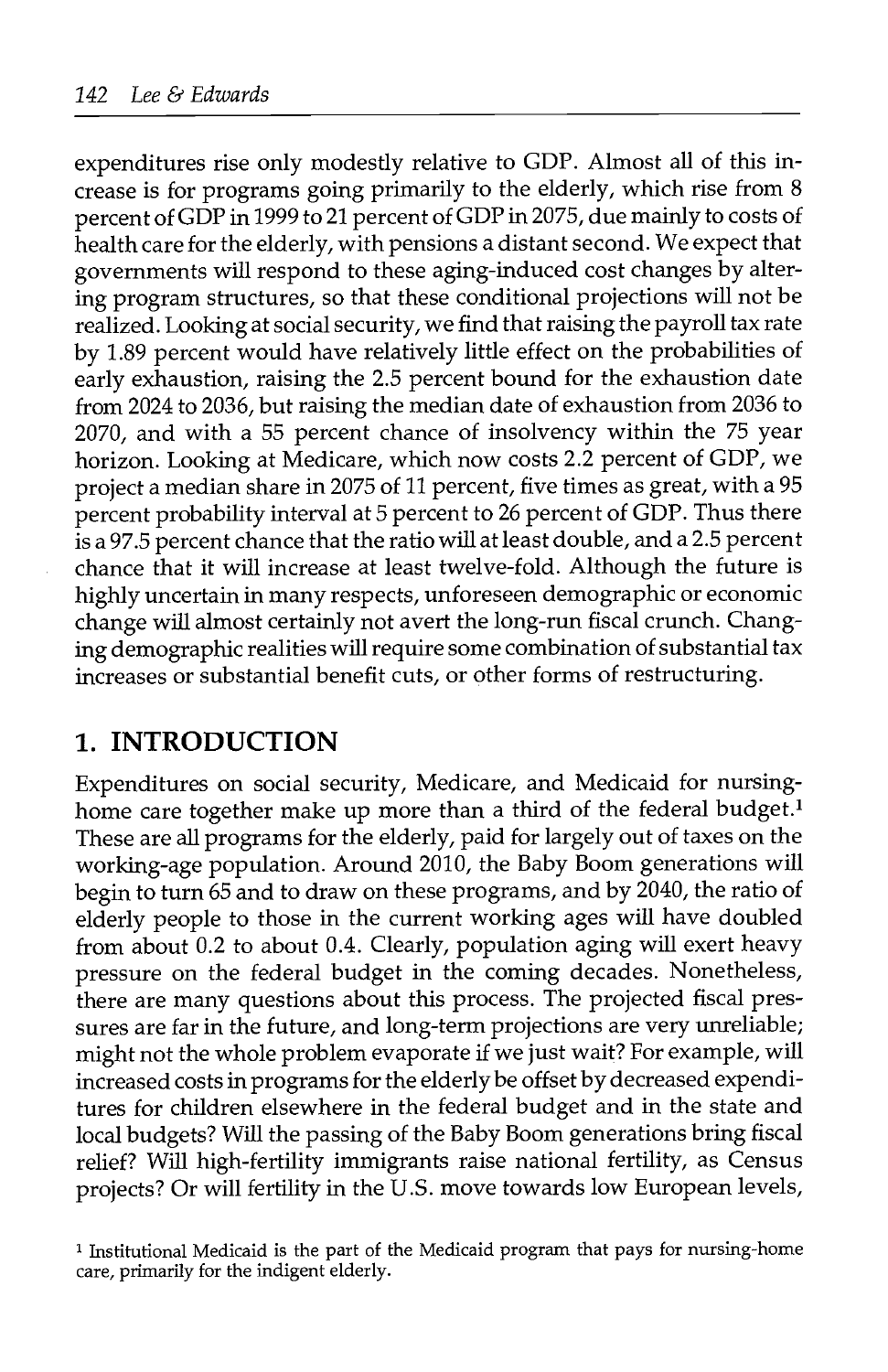closer to one child per woman, greatly intensifying population aging? In addition to these demographic sources of uncertainty, there are very substantial economic uncertainties. These are well illustrated by the rapidity with which projections of fiscal doom in the mid-1990s were replaced in the late 1990s by projections of burgeoning surpluses, which have recently been corrected to show declining surpluses over the short run. To formulate fiscally responsible policies, policymakers must have not only best-guess forecasts of the future, but also a measure of the uncertainty surrounding these forecasts.

Before proceeding, some background will be helpful. First, it is important to put population trends in the U.S. into international perspective. Among the industrial nations, the U.S. has high fertility and a stingy public pension system. Combined with middling mortality and immigration, this adds up to relatively mild population aging and to relatively modest fiscal pressure, compared to most European nations or Japan. An OECD study (Roseveare, Leibfritz, Fore, and Wurzel, 1996) found that the fiscal imbalance in the U.S. public pension system over the next 75 years was among the smallest of any of the OECD countries, relative to GDP. The fiscal consequences of population aging for the U.S. wifi indeed be severe, but in many other industrial nations they wifi be simply staggering.

Second, it is important to distinguish between the fundamental resource problem posed by population aging, which would exist whatever our institutional structures, and the particular problems that arise specifically because of our institutional arrangements for supporting the elderly, including government programs.

Population aging raises the number of elderly people relative to the number of working-age people, when we hold the age boundary constant at some level such as age 65. In this sense, population aging occurs partly because individuals live longer, and partly because birth rates are lower, so that younger generations are smaller at birth than the older generations. Longer life, by contrast, results at least in part from better health, so that elderly people at any specific age are more vigorous and less likely to be disabled. For many years, it was feared that people whose lives were saved by declining mortality might be functionally impaired by their close brush with death or by weaker constitutions, so that disability rates at older ages would rise. In the U.S., at least, this has not happened, and indeed rates of disability at older ages are declining at roughly the same rate as mortality itself. Older people will increasingly be functionally able to prolong their working lives (Manton, Corder, and Stallard, 1997; Freedman and Martin, 1999; Crimmins, Saito, and Ingegneri, 1997). People may choose to take their additional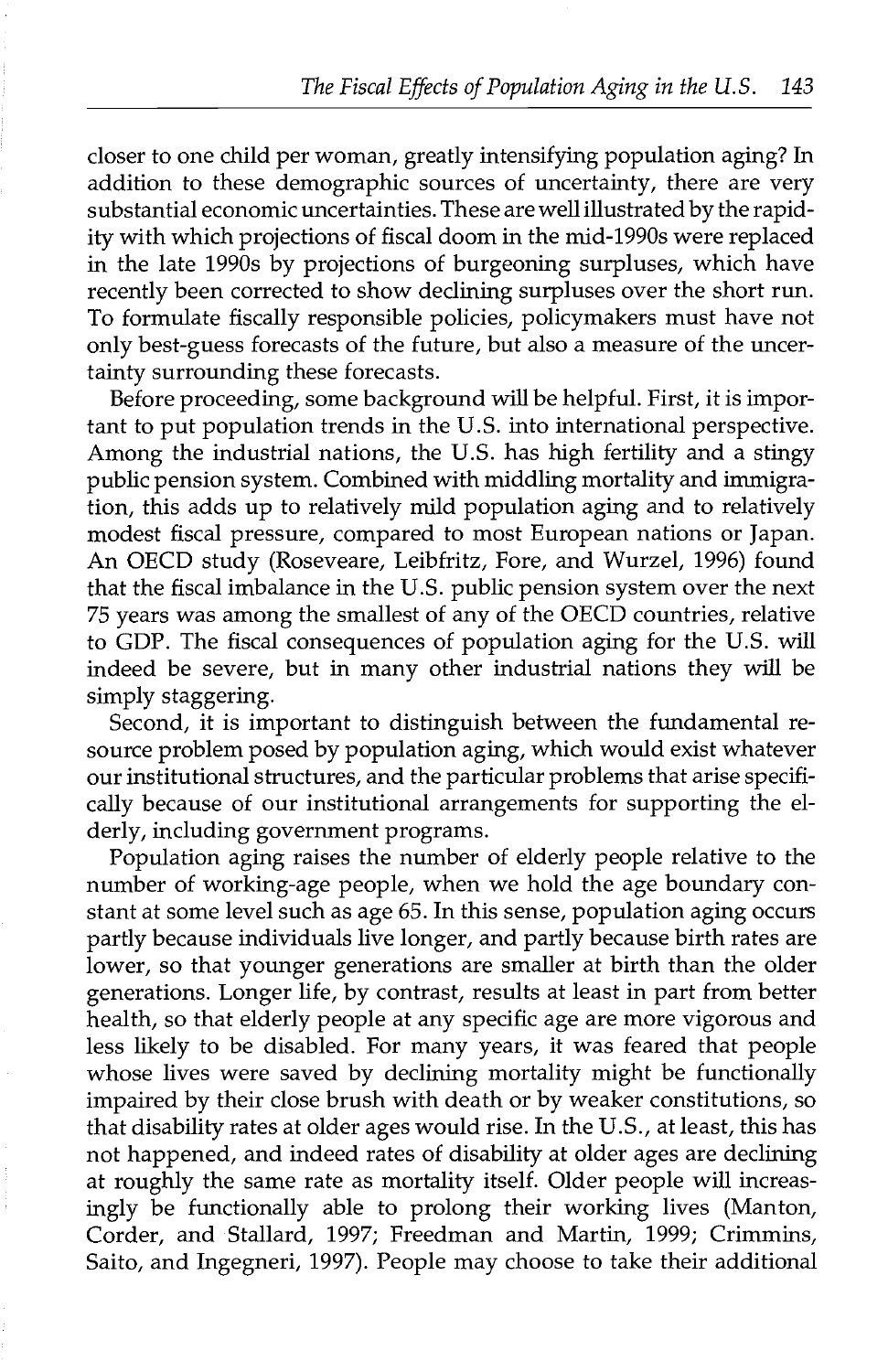years of life as leisure years rather than as working years, and consequently they may need to save more or pay higher taxes to support those additional years of leisure. That is a matter of choice, and not caused by aging itself. In this sense, longer life does not cause a fundamental resource problem. By contrast, lower fertility means there are fewer working-age people in the population relative to the elderly, without altering the health or functional status of the elderly. Population aging due to low fertility, unlike that due to low mortality, does fundamentally alter the resource constraints facing society.

Population aging occurs in the context of a particular set of institutions and traditions. In the U.S., the median age at retirement, far from rising with increasing longevity, has declined by five years since 1950. To some degree, this decline reflects a choice for more leisure at the end of life, influenced by higher lifetime incomes and the public and private pensions which have made it easier for people to realize what would anyway have been their preferred life-cycle plans. That is the positive side of the story. On the negative side, however, both public and private pension programs have incorporated incentives for earlier retirement, whether by design or by accident. In Europe, the easy availability of governmentprovided disability and unemployment benefits for older people has added to these incentives, and extended them to younger ages (Gruber and Wise, 1999). These pension, disability, and unemployment programs create an implicit tax on continuation of work, inducing many people to retire early. When population aging occurs in the context of rigid and distortionary institutions, particularly severe problems may arise. This is the case for most public pension programs throughout the OECD countries, and to a lesser extent for the U.S.

Institutional arrangements surrounding the provision of health care, particularly for the elderly, shape the impact of population aging on public health care costs. Once again, we must distinguish between longer life and lower fertility as causes of population aging. Longer life goes with improved health in old age, and the net effect on health costs appears to be slight (Lubitz and Prihoba, 1984; Lubitz, Beebe, and Baker, 1995). Nor have the costs of typical medical procedures risen in real terms, on the contrary, they may have fallen (Cutler, McClellan, Newhouse, and Remler, 1998; Cutler and Sheiner, 2000). Why, then, are government health care expenditures projected to rise so strongly relative to GDP over the twenty-first century? First, because lower fertility will mean fewer workers to bear the cost of health care for the elderly (that is, future GDP will be lower than otherwise). Second, because populations of industrial nations have a great appetite for the costly new procedures made available by striking technological advances in medi-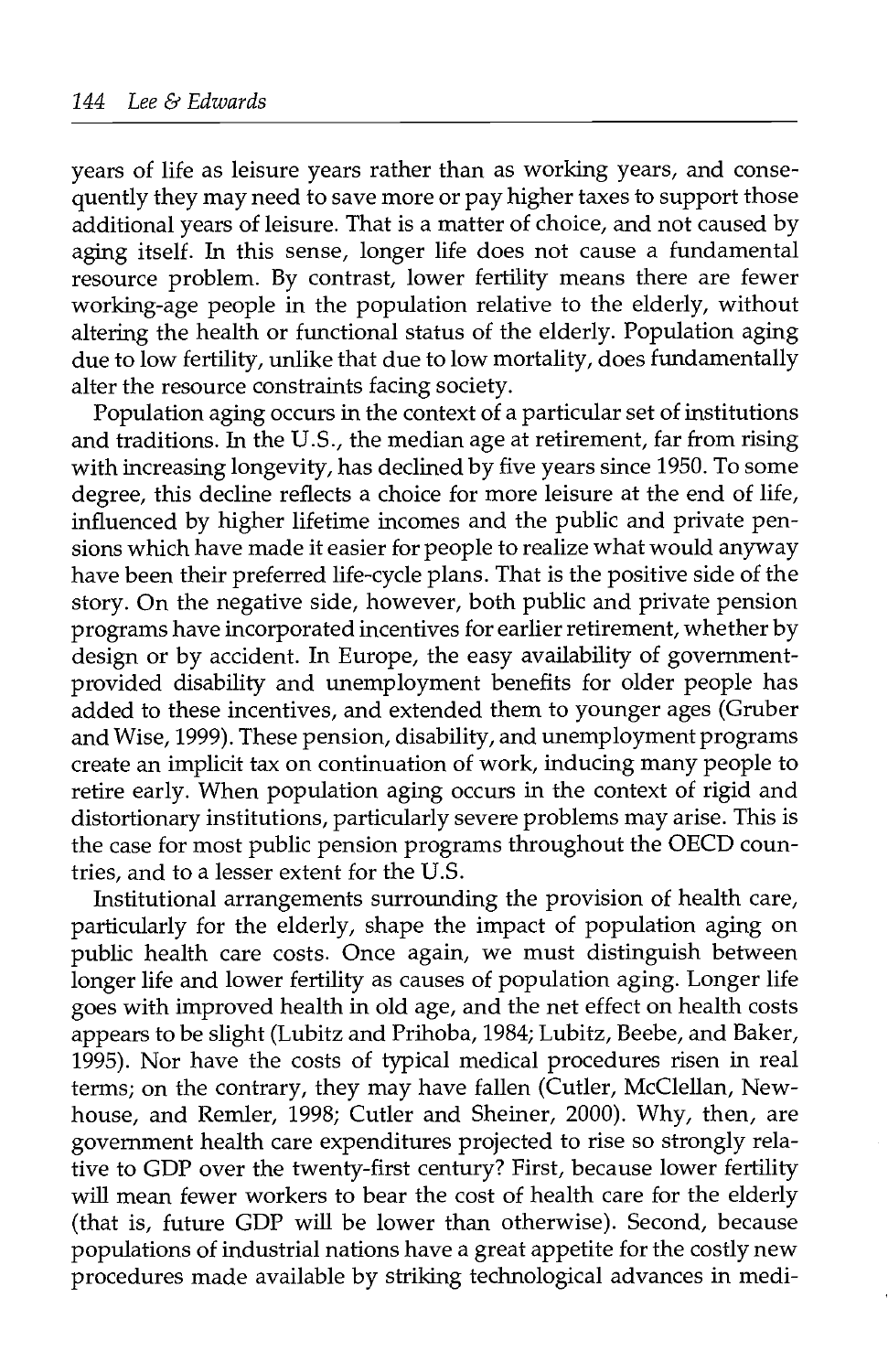cine over recent decades, advances which are expected to continue in the future. In the U.S., these two factors—population aging due to low fertility and the purchase of costly new biomedical technologies—are expected to account for roughly equal shares of the projected increased expenditure on health care relative to GDP (Lee and Miller, 2001b). The portion of the increase due to low fertility and population aging cannot<br>be avoided, except possibly by pro-natalist and pro-immigration poli- $\overline{p}$  cies. It is important to make sure that the other part, due to increased quantity and quality of health care services consumed, is growing in a way consistent with individual and social preferences, not simply because of distortions arising from the structures of institutions formed decades ago.

It is easy to exaggerate the fiscal pressures generated by population aging. In practice, the structure and generosity of programs do not remain fixed as population changes, and changing population age distributions have only modest power to explain government expenditures on social welfare programs in the past. The structure and generosity of programs may be rigid in the short term, but in the longer term these too adjust. We should keep in mind, however, that even if the fiscal pressures are mitigated by program changes, these mitigating changes may simply pass costs on to the beneficiaries, in the form of later retirement or reduced medical benefits.

This paper will begin by discussing demographic change in the U.S. Next, it will discuss approaches to assessing the uncertainty of projections, which is then followed by an overview of our own probabilistic projections of population aging. Then it will consider how population aging alters the budgetary trade-offs that constrain government programs in the aggregate, contingent on the continuation of current program structure. An overview of stochastic budget projection techniques<br>follows, motivated by a summary of deterministic predictions. The pafollows, more detail the uncertainty of projections for social security and for Medicare. In the final section, we discuss our results.

## 2. POPULATION CHANGE IN THE U.S.

#### 2.1 Fertility

Over the past two centuries in the U.S., the economic roles of women and children have changed, incomes have risen dramatically, mortality has declined, the frontier has been settled, and contraceptive technology has advanced. Consequently, fertility has declined steadily from 7 or 8 births per woman in 1800 to 2.0 births per woman today, a decline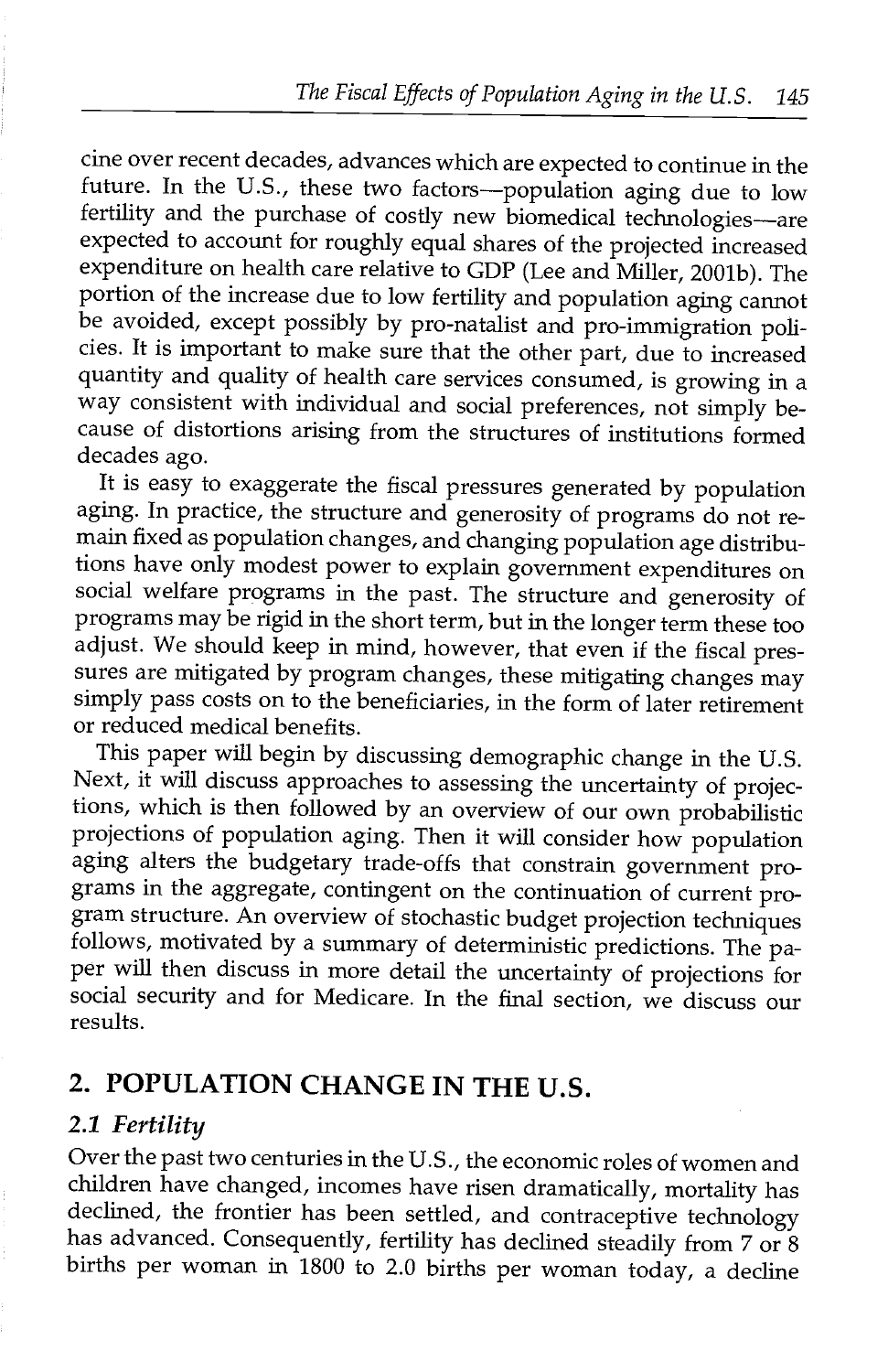interrupted by the Baby Boom between 1946 and 1965. Similar factors have led to a fertility decline in other industrial countries as well. However, fertility in the U.S. has always been high compared to levels in other industrial populations. The average level for European populations is 1.4 births per woman, with some countries like Spain, Italy, and Germany close to 1.2, and a few smaller populations close to 1.0. Will fertility in the U.S. decline toward European levels in the coming decades? Two considerations reduce the likelihood. First, European women typically report on surveys that they would like to have 2 children on average, suggesting that fertility may rise in the future. Second, the average age of childbearing has been rising steadily in most European countries in recent decades, as women postpone giving birth. This trend distorts the standard fertility measure downward by 0.2 to 0.4 births, relative to fertility levels over the life cycle of these women, again suggesting that European fertility may rise in the future.

Fertility is high in the U.S. in part due to the higher fertility of minority groups such as African Americans, Latinos, and Asians. Projections indicate that the population share of non-Hispanic Whites wifi decline from around 70 percent today to around 50 percent by 2050. Will growing population shares of these minority groups lead to higher aggregate fertility? The U.S. Census Bureau has assumed in its recent projections that it will. We are skeptical. It is mainly first-generation immigrants who have high fertility; by the third generation fertility has historically converged to the levels of the general population (Smith and Edmonston, 1997). For example, first-generation Latino women have more than three births on average, whereas third-generation Latino women have only two. Furthermore, fertility in the sending countries in Latin America and East Asia is rapidly falling. In Mexico, fertility is now down to 2.6 births per woman and falling rapidly, while many populations in East Asia, including China, have fertility below replacement level. This suggests that future immigrants will not have fertility that is much higher than the rest of the U.S. population.

Overall, therefore, we believe it is reasonable to project, as a point estimate, that fertility levels continue at the current level of about 2.0, while noting that there is a great deal of uncertainty about this central forecast.

#### 2.2 Mortality

Improvements in nutrition, public sanitation and hygiene, personal habits, biomedical technology, and health service delivery have caused mortality declines throughout the world. Dramatic progress first against infectious disease, and then against chronic and degenerative disease,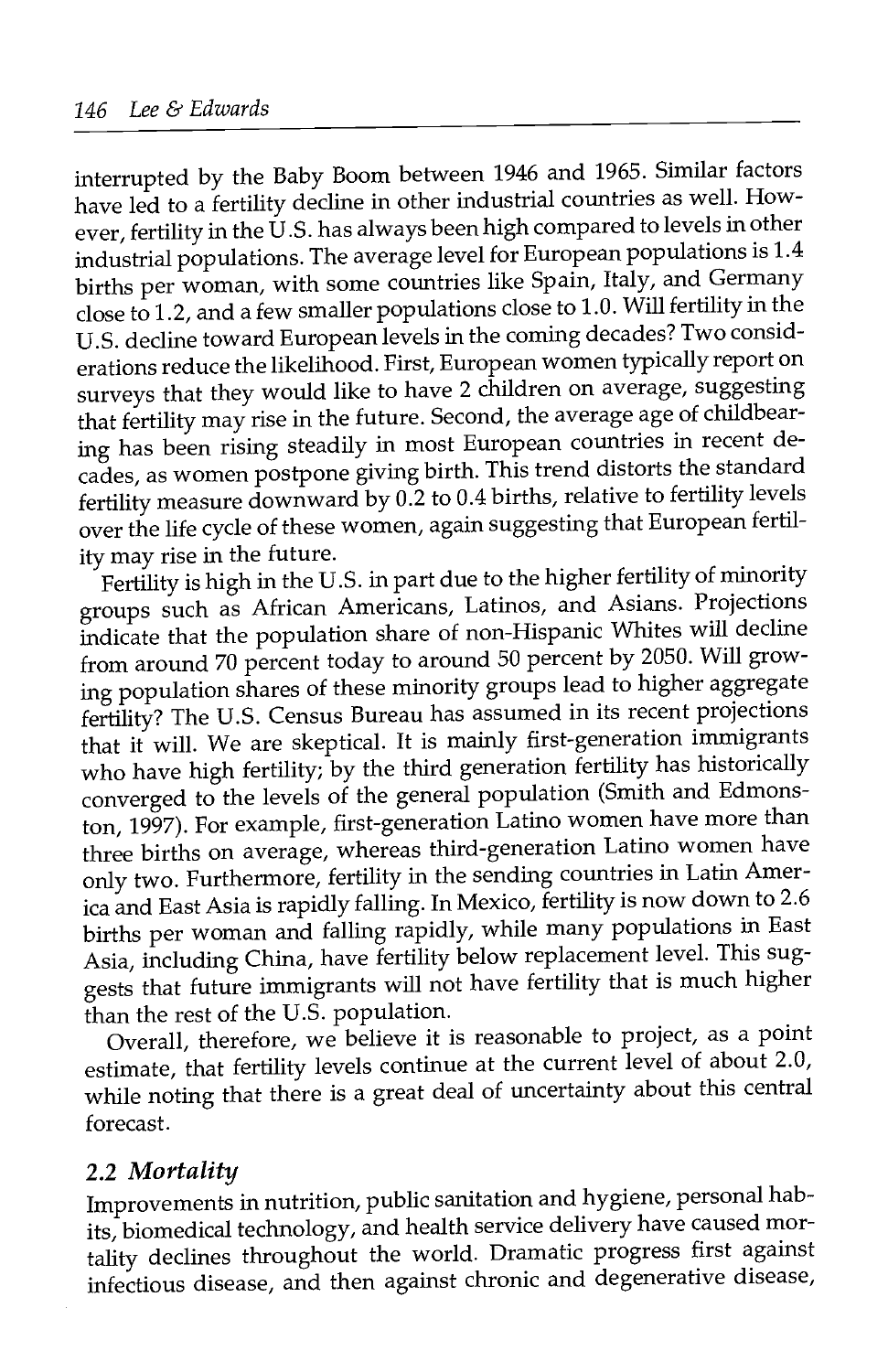has brought life expectancy in most industrial nations from 30 to 40 years at birth in the early nineteenth century to 75 to 80 years at birth today. The acceleration of the rate of decline in death rates at the older ages, even above 100, in recent decades has been particularly striking (Kannisto, Lauritsen, Thatcher, and Vaupel, 1994). Mortality is expected to continue to decline in the twenty-first century, but how far and how fast is open to question and controversy. The pessimists believe that it will be difficult to raise life expectancy above 85 years without truly revolutionary medical advances to slow the progress of aging itself (Fries, 1980, 1984; Olshansky, Carnes, and Desesquelles, 2001; Board of Trustees, 2001). Optimists believe that advances in stem-cell and genetic therapies may raise life expectancy as high as 150 years in this century. Forecasting methods based on long-run trend extrapolation suggest that life expectancy in the U.S. will rise from its current 76.7 years to around 86 years by 2075, plus or minus 4 years (Lee and Carter, 1992; Lee and Miller, 2001a; Tuljapurkar, Li, and Boe, 2000). Our forecasts in this paper wifi be based on this latter approach.

### 2.3 Immigration

The annual number of net immigrants to the U.S. has risen linearly since 1950, and shows no signs of decelerating in recent years. Nonetheless, because immigration is a policy variable, we have elected to follow the Social Security Actuaries in assuming that the net annual number will remain at 900,000. Certainly a case could be made for forecasting the linear trend to continue.

### 2.4 Projections by the U.S. Bureau of the Census and the Social Security Administration

While the assumptions about net immigration are very similar between Census and SSA, the assumptions for fertility and mortality are quite different. The SSA assumes that fertility will decline from about 2.05 children per woman today to 1.95 by 2025, remaining constant thereafter. The USBC assumes that fertility will instead increase from its current level to 2.22 in 2050, then declining slightly to 2.20 in 2075. The difference of about 0.25 in fertility implies an eventual difference of about 0.5 percent per year in the population growth rate, which is substantial. Furthermore, the SSA assumes a slower increase in life expectancy, to 81.7 in 2050 and 83.0 in 2075, vs. 84.0 and 87.1 for the USBC. Thus by 2075, Census has life expectancy higher by four years than the Actuaries. These differences in fertility and assumed mortality decline lead Census to predict more rapid population growth, and indeed, while the SSA projects growth at 0.3 percent per year in 2050 and 2075, Census projects 0.7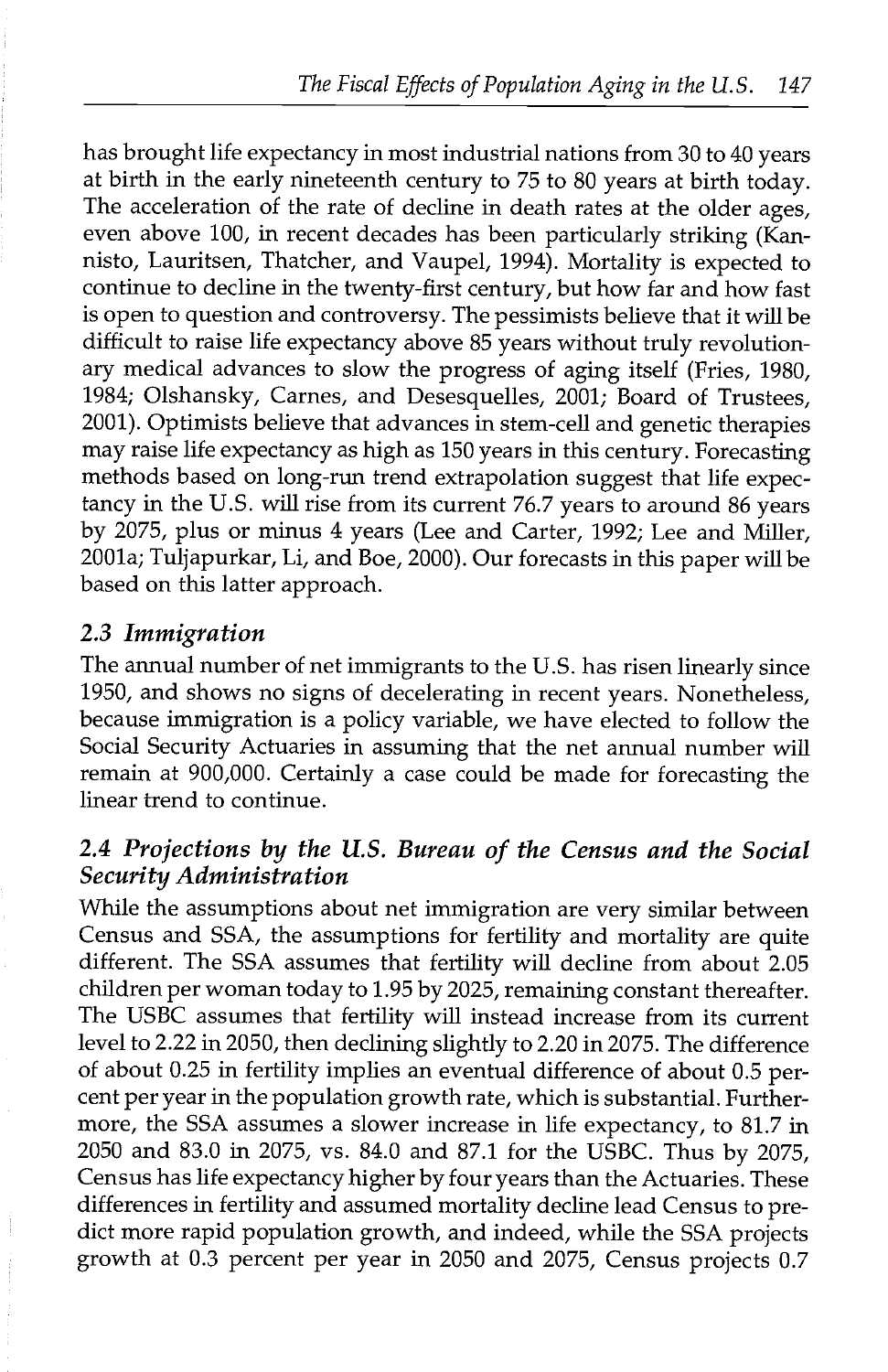percent per year in both years, more than twice as rapid. By 2075, the population projected by Census is 80 million greater than that by the SSA. Higher fertility eventually makes a population younger, while higher life expectancy makes it older, so the differences in the projected old age dependency ratio (OADR) are not as great as otherwise. In 2050, the SSA OADR is lower, and in 2075, the Census OADR is lower.

#### 2.5 Population Projections

Based on this discussion of fertility, mortality, and immigration, it is straightforward to carry out the arithmetic of a population projection, generating forecasts for total population size and age distributions from which measures such as the OADR could be calculated. Before doing this, however, we wifi pause to consider how much confidence should be put in results of this sort.

### 3. THE UNCERTAINTY OF PROJECTIONS

The public and the government have become well aware of the impending fiscal pressures that wifi be caused by population aging as the Baby Boom grows older. Major changes in social security and Medicare, the programs expected to be most heavily affected, are currently under consideration. Indeed, important changes in social security were already made in the early 1980s, with the expectation that they would help restore long-run balance to the system far into the future. Those expectations now appear to have been too optimistic, for a variety of reasons.

Might our current expectations about population aging and its consequences again turn out to be incorrect? Certainly they will. The projection horizon for social security is 75 years, but projection only a few years into the future is fraught with error. The question is not whether there will be errors, but rather how large and how important the errors will be. For this reason, it is very important that forecasts present not only the best guess about future outcomes, but also an indication of the uncertainty surrounding them.

The typical projection results from assumptions about trajectories for several input variables, such as fertility, mortality, immigration, productivity growth, inflation, interest rates, and so on. The traditional way of assessing and conveying the uncertainty of a long-run projection begins by developing high, medium, and low trajectories for each of the input variables. It then bundles combinations of these trajectories together to calculate high, medium, and low projection scenarios. The way the bundling is done depends on the purpose of the projection, and has an important influence on the results. Consider, for example, population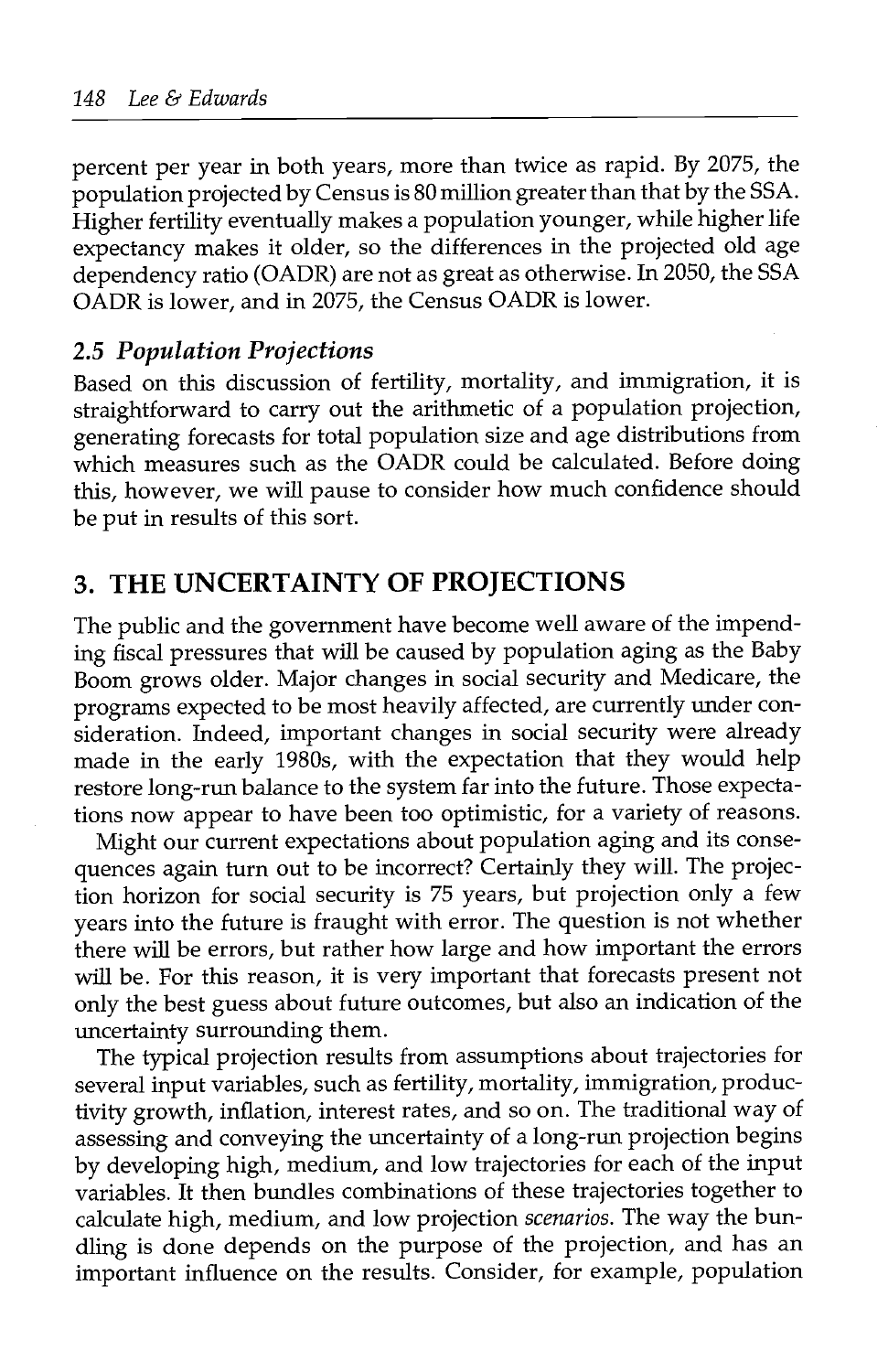forecasts. The Social Security Actuaries bundle together high fertility, high mortality, and high immigration, because all of these conduce to a lower OADR and to lower projected costs per worker. Census bundles together high fertility, low mortality, and high immigration, because all of these conduce to more rapid population growth. The resulting high low bounds for projected outcomes will differ. For example, the Social Security projections of population size in 2075 range from 344 million to 486 million, whereas those from Census range from 304 to 809 million. At the same time, the Social Security projections for the OADR in 2075 range from 0.314 to 0.563, whereas those from Census range from 0.343 to  $0.494$ . For population size, the high-low range of Census is 3.5 times as great as that of the Social Security projections. For the OADR, the high-low range for Social Security is  $1.6$  times as great as that of Census. Since they give very different indications of the uncertainty associated with their forecasts of different items, they cannot both be right.

There are four ways in which the scenario-based approach to assessing uncertainty of forecasts is seriously flawed.2 First, by its very nature, it is forced to make patently false assumptions about the correlation structure of forecast errors in the input variables-specifically, that all the cross-correlations in errors are either  $+1.0$  or  $-1.0$ .<sup>3</sup> This problem results from the bundling just described. When Social Security bundles high fertility with high mortality, it assumes that a large positive forecast error for fertility always goes with a large positive forecast error for mortality. Census assumes the opposite. The second problem is similar, but applies across time rather than across variables. The scenario method must assume that the input variables will either always follow the highest plausible trajectory or always follow the lowest one, thereby ruling out the possibility of long-run fluctuations like the Baby Boom, which could produce greater variations in some outputs such as the OADR. Here, it is assumed that the correlation of errors across time is always  $+1.0$ . Third, the indications of uncertainty attached by the scenario method to differing outcome variables such as population size,

 $^2$  Although flawed for assessing uncertainty, scenario-based projections can be very useful for analytic purposes and for sensitivity tests.

 $3$  In principle, one could calculate the error from each of the past Census or SSA forecasts of fertility and mortality, by comparing the forecasts with subsequent realized outcomes, and then these errors could be used to find the actual ex post correlation of errors in government agency forecasts of fertility and mortality. Unfortunately, this has not yet been done. Alternatively, we could fit time-series models to fertility and mortality, and examine the correlation of the residuals. This results in correlations that are insignificantly different than 0. However, the time-series models fit short-term movements in the series, whereas forecast errors arise most dramatically from errors in forecasting long-term levels and trends.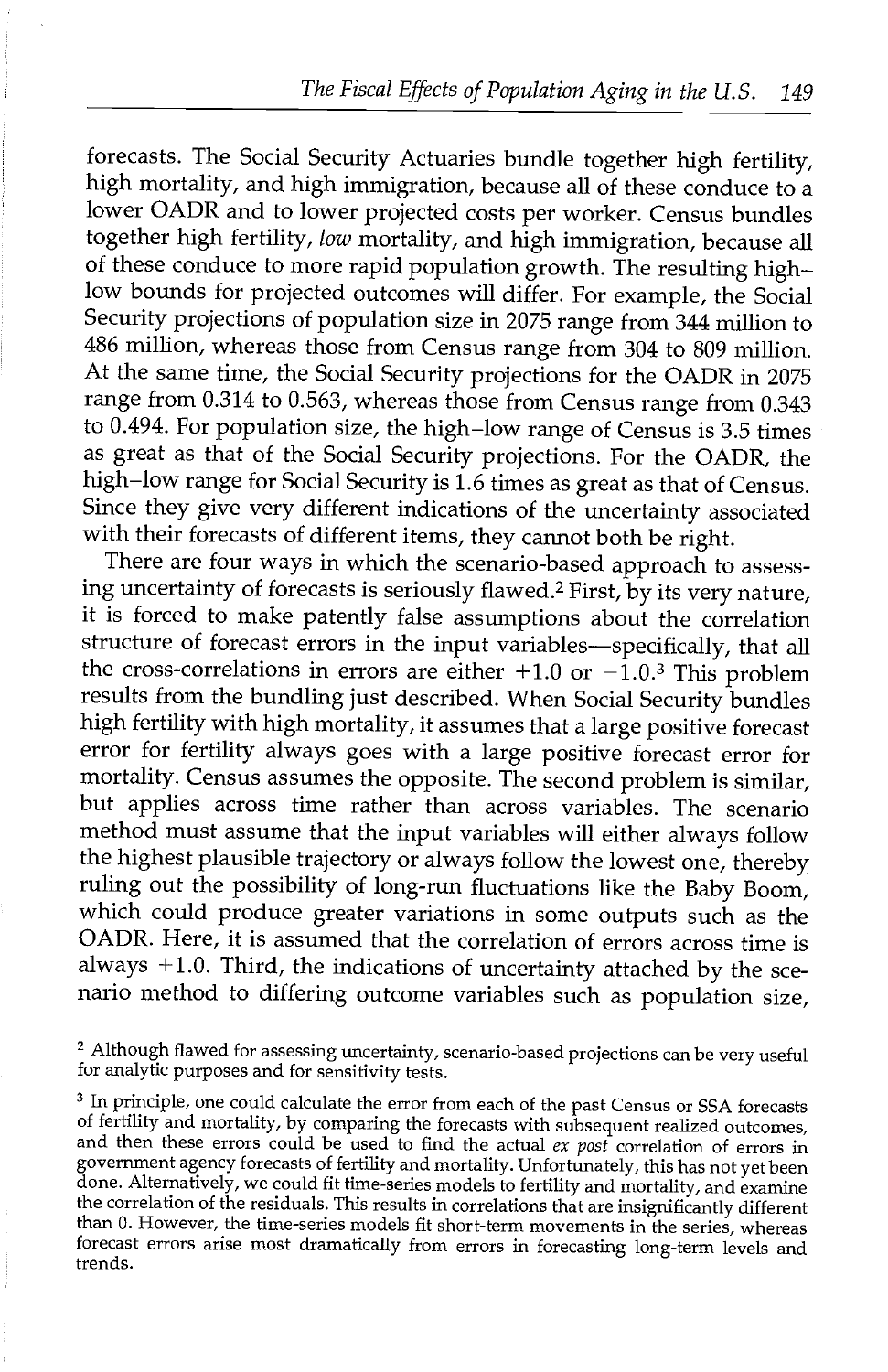births, fertility, life expectancy, and OADRs are inconsistent. This happens because each of these outcomes will reflect differing ways of averaging out the errors in forecasting inputs, with differing degrees of cancellation of errors, but the method is unable to take this into account, due to the assumed rigid covariance structure for errors. Fourth, the scenario method is intrinsically unable to assign probabilities to its high-low ranges. (See Lee, 1999, and Lee and Tuijapurkar, 2000, for an extensive discussion of the problems with scenario-based forecasting.)

The kinds of inconsistencies that result from scenario-based forecasts are illustrated in Table 1, which contrasts uncertainty ranges for different items in forecasts by Census and Social Security, and probabilistic forecasts by Lee and Tuljapurkar, to be discussed in a moment. We see that the range for children in 2050 is larger for Census than for Social Security; for workers, the Census range is twice as wide; for the elderly, it is three times as wide; but for the OADR it is only one-seventh as wide, while for the total dependency ratio it is very much wider. For Census, the working-age population is supposedly known within plus or minus 26 percent, and the elderly population within plus or minus 27 percent, yet their ratio, the OADR, is supposedly known within 3 percent! Clearly these indications of uncertainty are inconsistent. Similarly, for Social Security, the total dependency ratio supposedly has only tiny uncertainty, which is again inconsistent. The probabilistic forecasts

|                                          | Range (%)     |                               |                               |
|------------------------------------------|---------------|-------------------------------|-------------------------------|
| Item                                     |               |                               |                               |
|                                          | Census (1992) | Soc. Sec. Actuaries<br>(1992) | Lee and Tuljapurkar<br>(1994) |
| Children                                 | ±44           | ±31                           | ±49                           |
| Working age                              | ±26           | ±13                           | n.a.                          |
| Elderly                                  | ±27           | ±9                            | $\pm 10$                      |
| <b>OADR</b>                              | ±3            | ±21                           | ±35                           |
| $65 + 720 - 64$                          |               |                               |                               |
| Total Dep. Ratio<br>$(<20 + 65+)$ /20-64 | ±10           | ±0                            | ±24                           |

TABLE 1 High-Low Ranges for Forecasts of Selected Items to 2050, as Percentage of Middle Forecast

Calculated as (high-low)/(2Xmiddle). For Census, high minus low; for Social Security Actuaries, high cost minus low cost; for Lee and Tuljapurkar, upper 95-percent bound minus lower 95-percent bound. The date of publication of the forecast is indicated; all are for the year 2050, which is the latest published by the Census Bureau. For Census, children are <18; for the others, <20. Elderly are always 65+. Lee and Tuljapurkar (1994) did not publish a probability bound for the working-age population, so none is shown.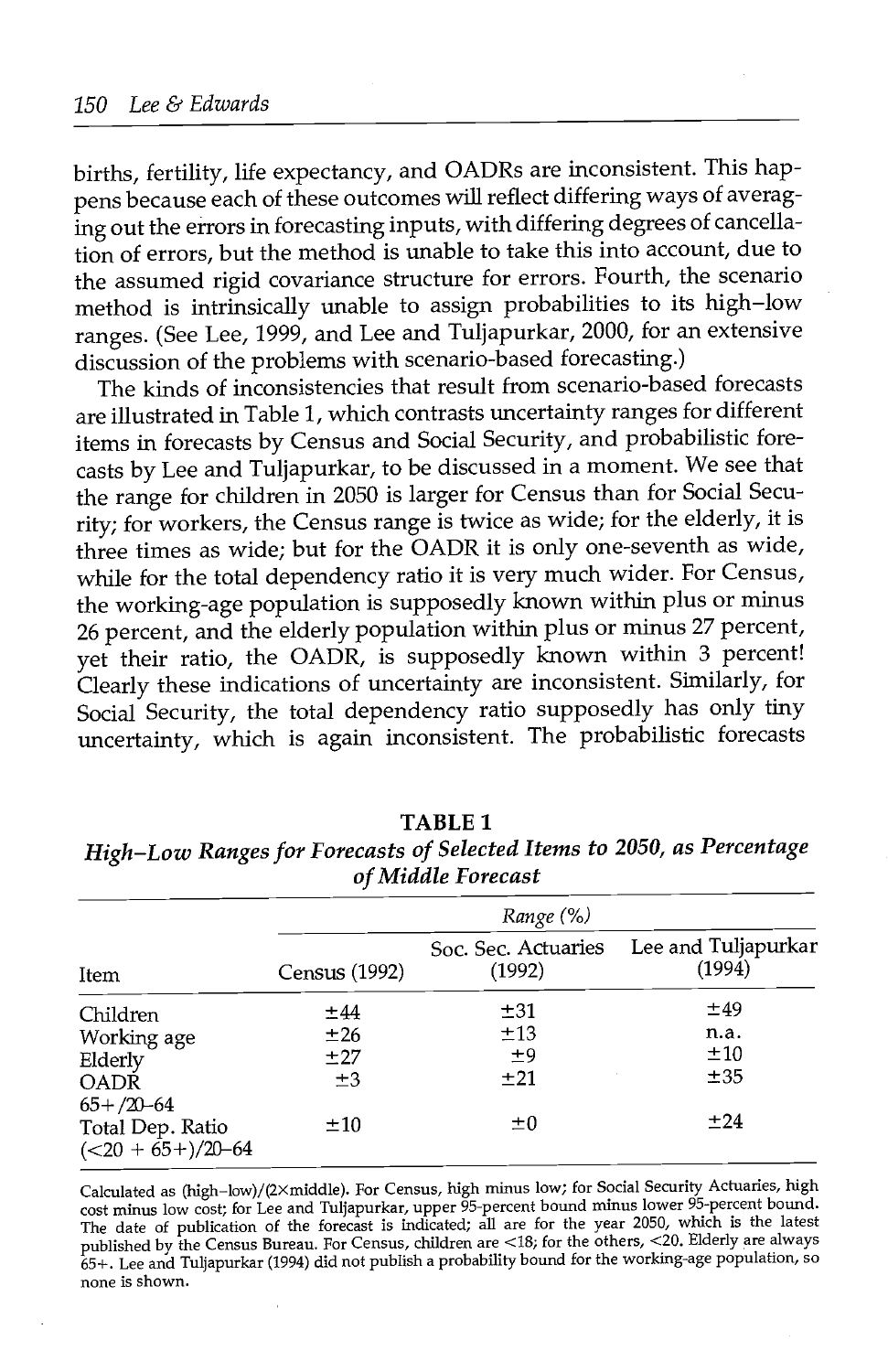shown in the last column have fully consistent indications of uncertainty, taking into account all covariances.

Although the traditional and widely used scenario method for assessing uncertainty of forecasts is seriously flawed, there are two other general approaches that are more useful. The first is analysis of the performance of past forecasts, and from that analysis, development of probability distributions for current forecasts on the assumption that the methods used and other circumstances are sufficiently similar in the past and future to make this useful. This approach is illustrated by the probability distributions provided for Congressional Budget Office (CBO) forecasts of the federal surplus (CBO, 2001). The CBO had only a short historical record of forecast performance to analyze, so its probability distributions were provided for only five years ahead, a serious limitation. Another difficulty is that a separate historical analysis of forecast errors must be conducted for each variable of interest. For an application of this approach in demography, see National Research Council (2000, chapter 7). For an application to the Social Security Actuaries' forecasting record, see Lee and Tuljapurkar (2000). The second approach is to develop stochastic forecasts that incorporate errors in the forecast of each input, and reflect their propagation through the forecast process.

Here we will follow a variant of this second approach, in which timeseries methods are used to fit stochastic models for each input variable, and the propagation of errors is tracked through stochastic simulation. With this approach, a probability distribution can be calculated for any outcome of interest, including joint probability distributions for multiple outcomes. In most cases, we constrain the central trajectory for each input (that is, the long-run mean) to match an assumption by the Social Security Actuaries, the Centers for Medicare and Medicaid Services (previously the Health Care Financing Administration), or the Congressional Budget Office, but this is not the case for mortality. In all cases, the variances and covariances are estimated from the historical data series.

### 4. STOCHASTIC POPULATION FORECASTS

The population forecasts we report below are distinctive in two respects. First, they reflect the choices for central trends in fertility, mortality, and immigration that we have just discussed, which differ from those in the projections by Social Security (in having lower mortality) and the Census Bureau (in having lower fertility). Second, they are probabilistic forecasts based on a new method (Lee and Tuljapurkar, 1994).

Figure 1 shows the forecast for the OADR (defined as population 65 + divided by the population 20 to 64). Focus first on the central Lee-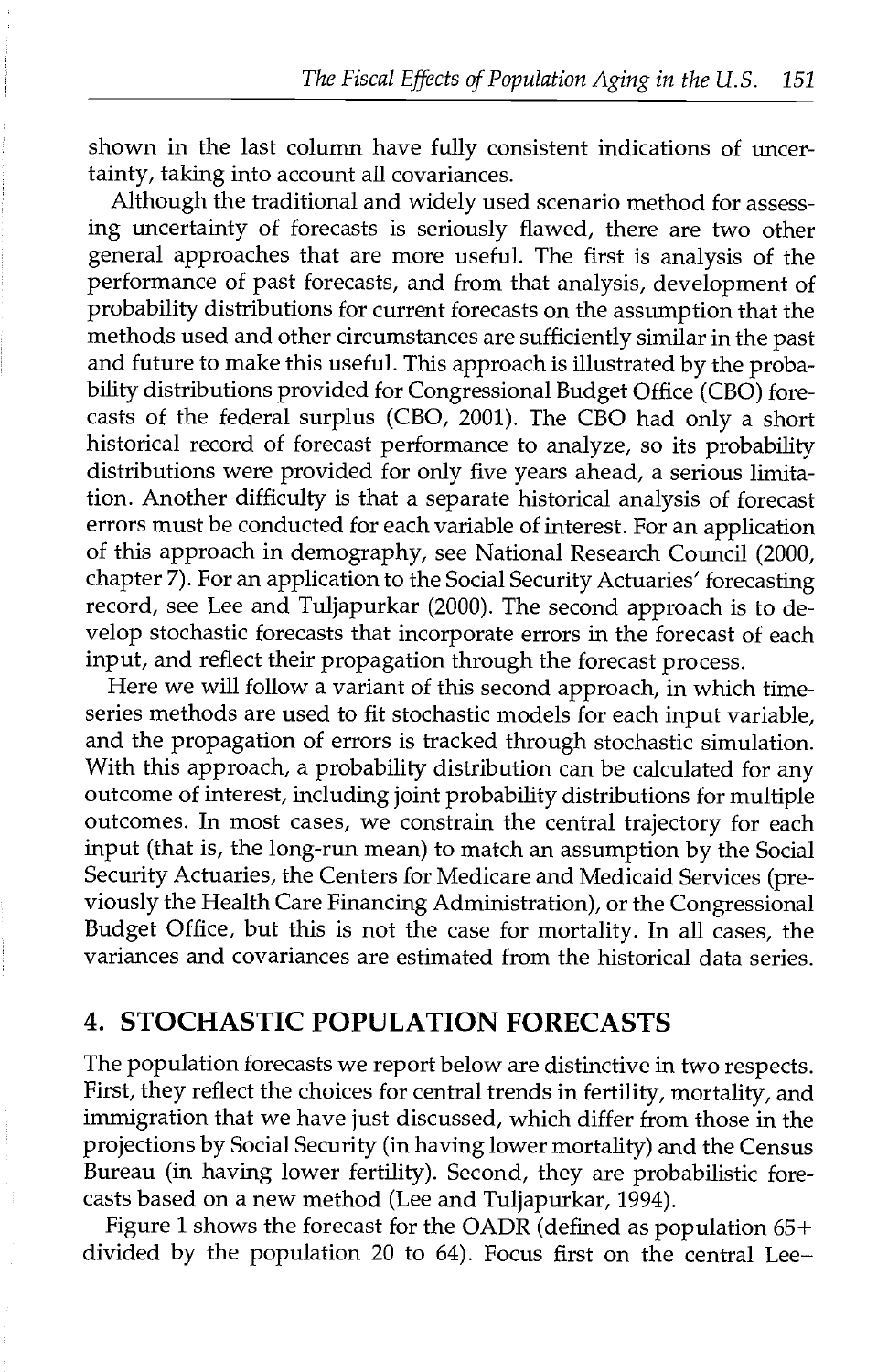



Tuljapurkar forecast, labeled "LT." Over the next decade, there will be a slight decline in the OADR, while the smaller generations born when fertility was low during the 1930s and early 1940s move into old age. The larger Baby Boom generations begin to reach 65 in 2010, and we see rapid aging for the next twenty years, slowing or slightly reversing as the Baby Boomers die off, and the smaller Baby Bust generations born since the mid 1960s enter old age. Then the OADR resumes its upward trend. Note that the Baby Boom generations are not the cause of population aging; they merely usher it in. It is caused by low fertility and falling mortality, and unlike the Baby Boom, these are expected to continue indefinitely.

The figure also plots quantiles of the probability distribution. There should be a 50-percent chance that the true future value falls between the 25- and 75-percent bounds, and a 95-percent chance that it falls between the 2.5- and 97.5-percent bounds. Before 2020, all the uncertainty in the ratio is due to uncertain survival of people through the working ages and of the elderly who are already born. After 2020, the uncertain births due to uncertain fertility in 2000 and thereafter begin to enter the working ages, adding increasing uncertainty to the ratio as time passes. After 2040, uncertain fertility is applied to uncertain numbers of young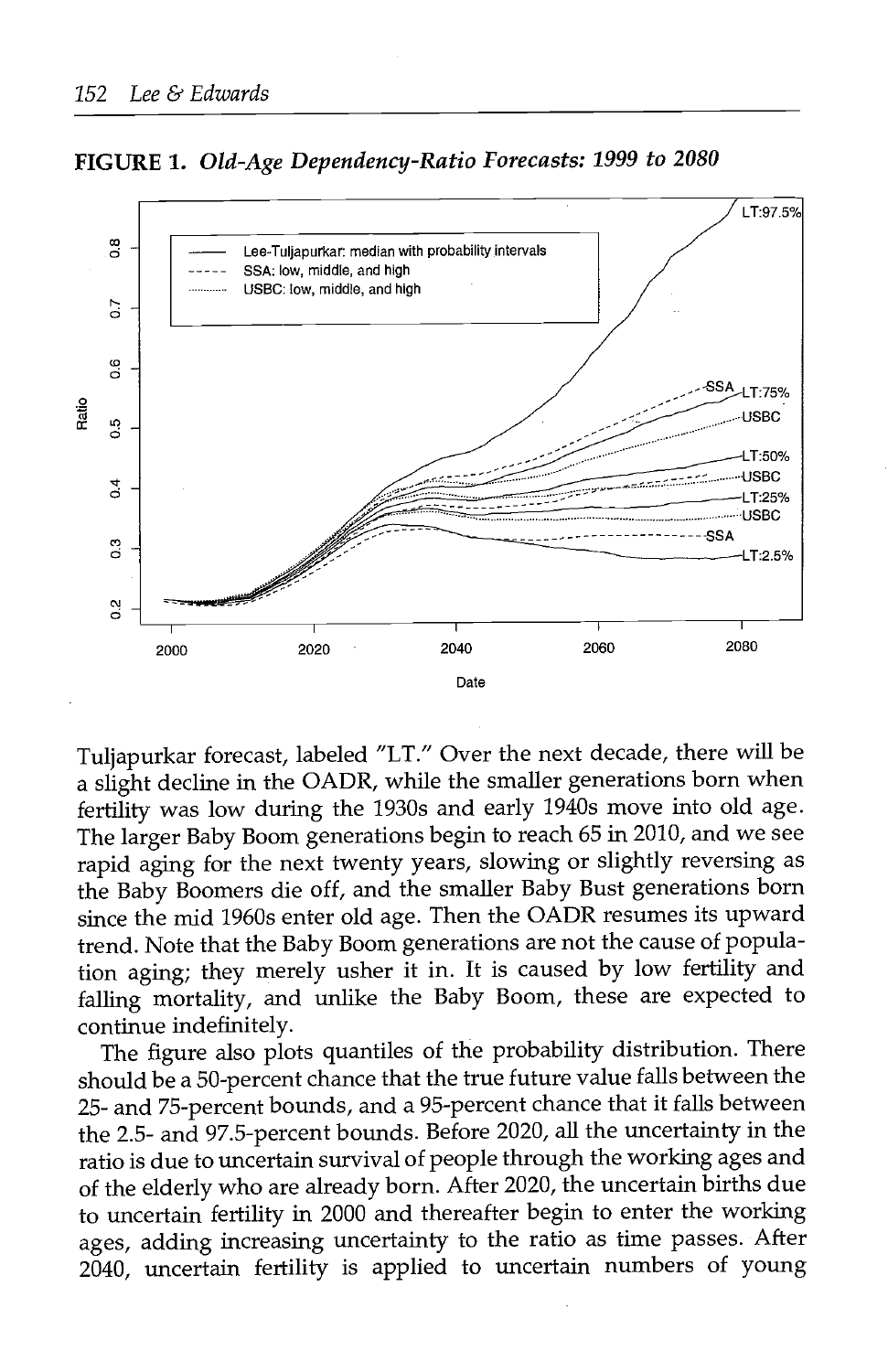women, compounding the uncertainty in the ratio. Finally, after 2065 the highly uncertain size of birth cohorts begins to affect the projected numbers of elderly in the numerator as well as workers in the denominator. Note also that there is nearly twice as much uncertainty in the upward direction as in the downward direction.<sup>4</sup> By 2075, there is a 2.5-percent chance that the increase in the OADR wifi be twice as large as the central forecast, and a 2.5-percent chance that it wifi be only one-fourth as large as forecast. In any case, however, it is virtually certain that substantial population aging will occur over the next forty years.

For comparison, Figure 1 also plots the central projections by Social Security (SSA) and Census (USBC), along with their non-probabilistic high and low projection variants. We note that there are not major differences in the central forecasts, but that after 2040, the Census and Social Security projection ranges have much less than 95-percent probability coverage. The upward range for both Census and Social Security is close to the Lee-Tuljapurkar 75-percent bound, meaning that the true value would be expected to exceed the high bound for these projections about 25 percent of the time, if the Lee-Tuljapurkar probability distribution is correct.

# 5. HOW POPULATION AGING AFFECTS GOVERNMENT BUDGETS

It is straightforward and natural to use population projections to project the future costs of benefits, on the assumption that program structures will remain as they are now. Such projections are useful for tracing out the implications of current policies, and thereby informing decisions about changing those policies. These exercises should be viewed only as conditional forecasts, however. Studies of the effect of population aging in the past on government budgets show much smaller effects, because in practice programs are adjusted. For example, Gruber and Wise (2001) examined data for OECD countries over time, and found that a 10 percent increase in the proportion of elderly in the population led to a 5 percent increase in expenditures on the elderly, so that expenditures per individual old person declined while the aggregate expenditure on the elderly increased (that is, they found an expenditure elasticity of 0.5, measured relative to GDP). They also found that spending in other areas of the budget was reduced, so that total government expenditures as a share of GDP did not change with population aging.

<sup>&</sup>lt;sup>4</sup> This is typical of the probability distributions for population forecasts. Population growth is multiplicative, so uncertainty is lognormally distributed.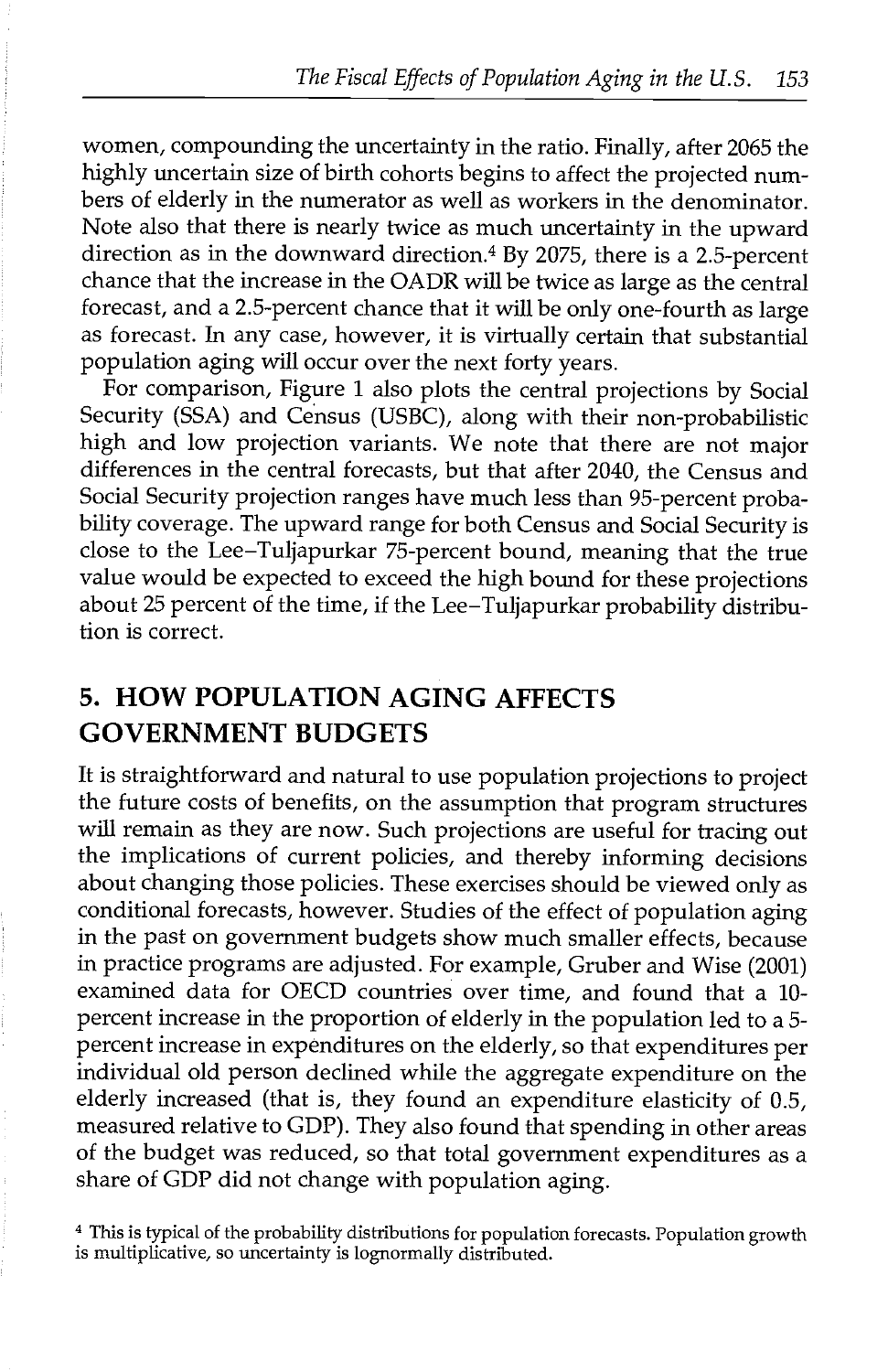

FIGURE 2. Benefits by Program and Age

Evidently population change does not dictate outcomes, but rather alters the trade-offs and constraints faced by policymakers. In the rest of this section, we will consider how this works. We begin by presenting the current cost of benefits received by age in the U.S.,  $\beta(x)$ , and tax payments by age,  $\tau(x)$ . Figure 2 plots  $\beta(x)$ , broken down by broad category of expenditure, but originally based on 25 individual or household benefit programs (school lunches, TANF, energy assistance, SSI) plus additional non-individual programs (roads, police, etc.) (see the Appendix for explanation of how these were estimated). The data refer to average amounts per surviving individual at each age, so keep in mind that there are relatively few survivors to very old ages. They include all government expenditures at the federal, state, and local levels, except for expenditures on public goods (mostly defense spending). Expenditures which do not accrue to individuals or households are assigned on a per capitabasis. The concentration of expenditures on children and on the elderly is apparent. The average elderly person receives over \$20,000, which is about four times as much as the average child. Note that Medicaid expenditures for elderly people are primarily for nursing-home care.

Figure 3 plots  $\tau(x)$ , again per surviving individual at each age, and broken down by kind of tax (see the Appendix for details of construc-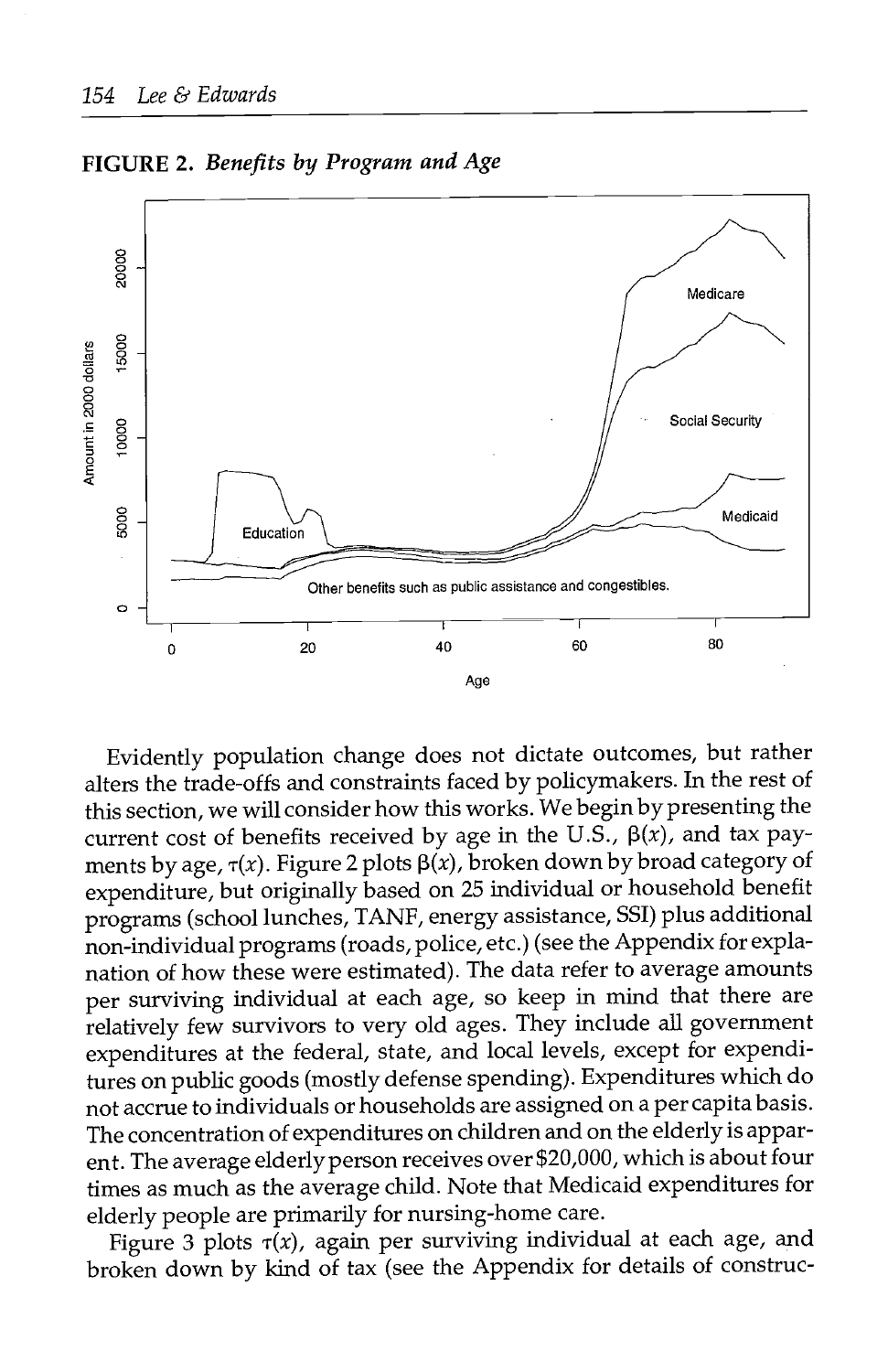



tion). Note that for some kinds of taxes, the elderly pay about the same amount as prime-age adults-notably corporate tax (inferred from dividend income), property tax, and sales tax. However, because they don't have much labor income, they pay far less payroll tax and income tax, and in total pay much lower taxes than prime-age adults.

To see how population aging will affect the costliness of our current age-benefit structure, we can calculate how the changing population age distribution would alter the ratio of total taxes to total benefit expenditures. We will call this ratio the fiscal support ratio. We could imagine an individual or a planner weighing the utility of receiving the benefit schedule  $\beta(x)$  over the life cycle, vs. receiving the after-tax income that would be released by reducing or eliminating the programs that  $\beta(x)$  comprises. While individual utility from the stream of benefits is distributed over future years of the life cycle, the cost in taxes is determined by the crosssectional balanced-budget constraint in each year, which is in turn determined by the population age distribution. This interplay between the individual life cycle and the cross-sectional population age distribution generates the fiscal effects of population aging. In an important sense, the population age distribution determines the price of the vector of lifecycle benefits,  $\beta(x)$ . This price is the ratio of aggregate taxes to benefits,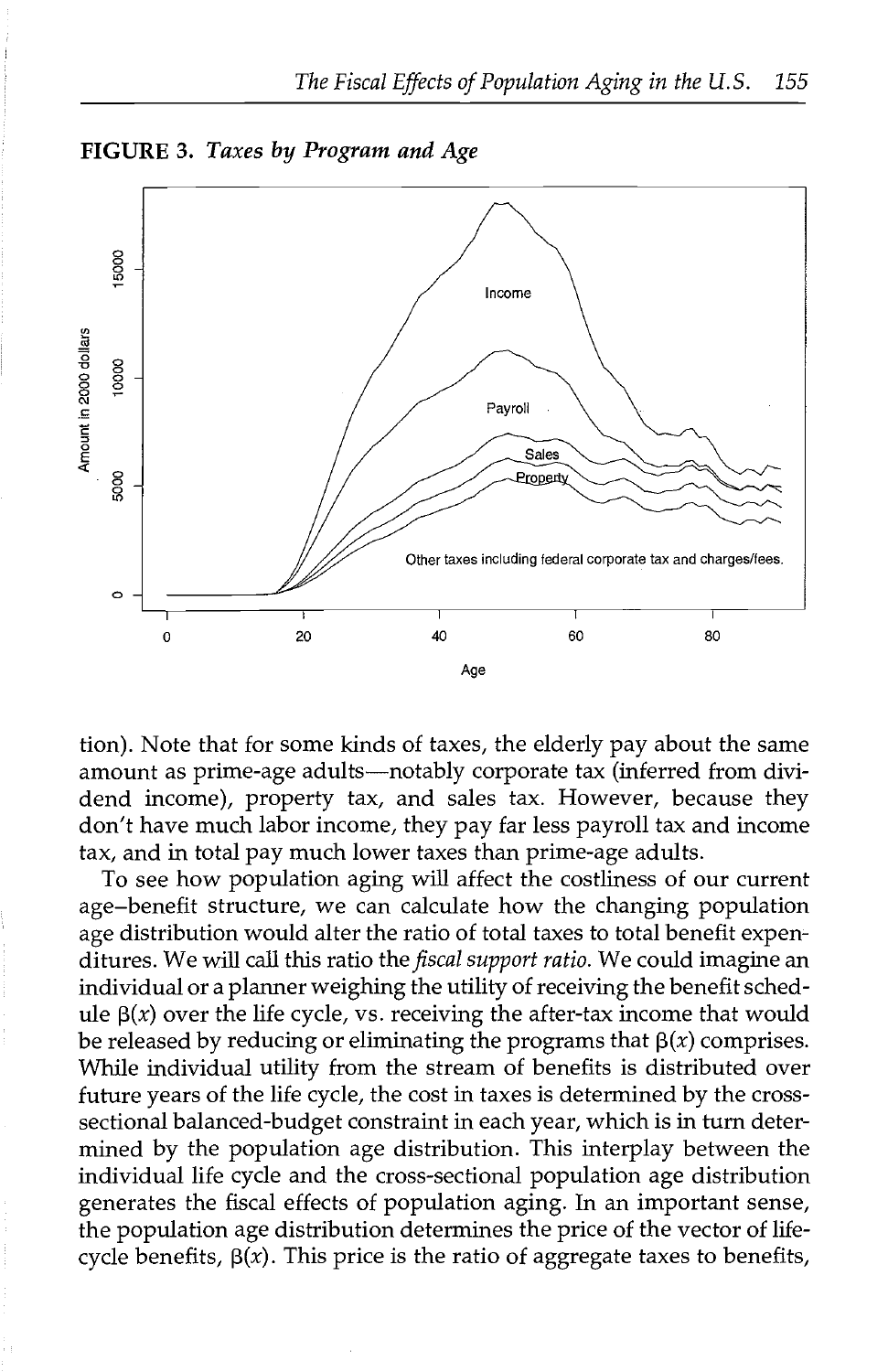FIGURE 4. Projected Fiscal Support Ratio by Level of Government, 2000 to 2100



Note: The fiscal support ratio is calculated as the ratio of tax revenues to government expenditures, based on the age-specific tax and expenditure profiles for 2000, applied to the projected age distribution for each period.

evaluated for the changing population age distributions in the future, using the current age profiles of taxes and benefits,  $\beta(x)$  and  $\tau(x)$ . A similar calculation could be made using the projected profiles of taxes and benefits for some later year, and that would give somewhat different results.

Figure 4 plots the changing ratio of taxes to benefits over the next century, based on the central population forecast. It can be seen that there is hardly any effect at the state and local level; the ratio is quite constant over the century. At the federal level, however, population aging leads to a far bigger increase in benefit costs than in tax revenues. The same level of taxes represented by  $\tau(x)$  would buy a level of benefits,  $\beta(x)$ , only 64 percent as high in 2075 as in 2000. Put differently, we might say that population aging will raise the price of this benefit bundle  $\beta(x)$  by 56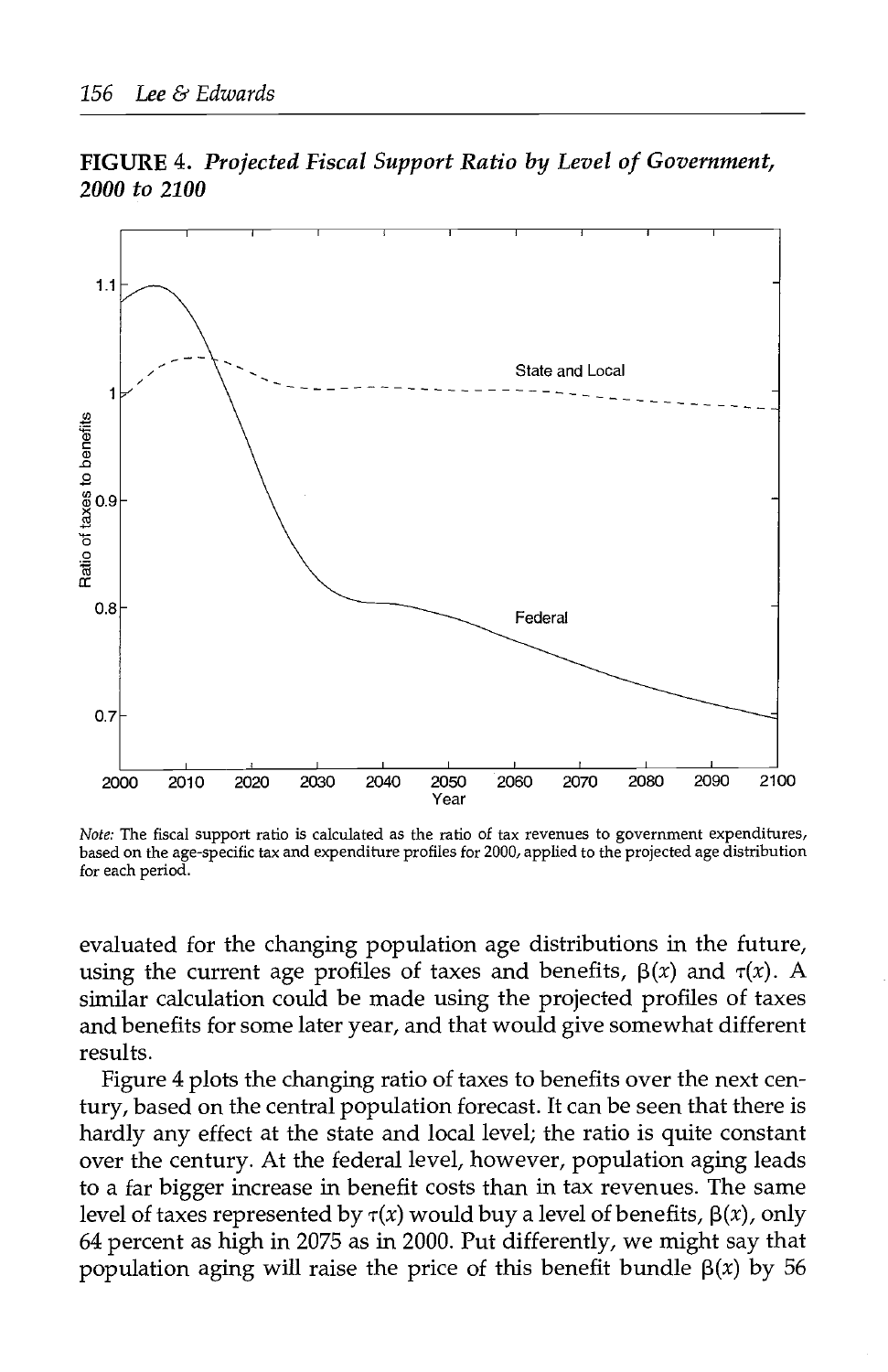percent (0.64 =  $1/1.56$ ) over this century, in terms of after-tax income.<sup>5</sup> As population aging alters this price, we might expect voters and policy makers to choose a lower level of the benefit age profile  $\beta(x)$ , and correspondingly more after-tax income for taxpayers.<sup>6</sup> The net effect on aggregate benefit expenditures would be ambiguous. Although there will be a greater number of elderly people, each of them would receive lower benefits, and consequently the net effect of population aging on both aggregate benefit expenditures and on aggregate taxes and tax rates would be ambiguous. This interpretation, although ignoring the costs of transitions between program regimes, is broadly consistent with Gruber and Wise's (2001) results described above.

Note also that Figure 4 is based on the current program structure, and so it does not reflect the large expenditure increases per beneficiary that are projected for Medicare and Medicaid over the course of the twentyfirst century, due to projected increases in the quality and quantity of services consumed (Lee and Miller, 2001b).

Figure 4 showed a single forecast of the support ratio, as if we actually knew what the future would bring. Figure  $5$  presents probabilistic forecasts of the support ratio, showing the median value (which was plotted in Figure 4) along with 95-percent probability intervals. In early years, uncertainty results largely from uncertainty about fertility; the effects of uncertain mortality emerge only over the longer run. Variations in fertility have a strong effect on state and local finance once they affect the number of children of school age, that is, at age 5 or older. Thus the probability band for the state and local support ratio is very narrow for the first five years of the forecast, and opens up rapidly thereafter. The number of children has relatively little effect on the federal budget until they grow old enough to enter the work force and begin paying taxes, beginning around age 20. Even then, the steep slope of  $\tau(x)$  implies that uncertain fertility does not have a large effect on taxes for a number of years after that. Thus, the probability interval for the federal support ratio is very narrow for the first thirty years or so, and then widens as uncertainty about the size of the labor force grows. Uncertain mortality

<sup>6</sup> In reality, the *shape* of  $\beta(x)$  could also be changed, for example by favoring programs for children at the expense of programs for the elderly. Population aging also alters the cost of providing benefits to a child relative to the cost of providing benefits to an elderly person.

<sup>&</sup>lt;sup>5</sup> Strictly speaking, this interpretation makes sense only when all difference in population age distributions is due to change in fertility, not mortality, and the system is unchanging over time. When mortality is declining, then the expected value of the benefit package over the life cycle will rise, since the expected duration of receiving benefits in old age increases. When the program system is changing over time, then the link between individual benefits over the life cycle and the current benefit package is not tight.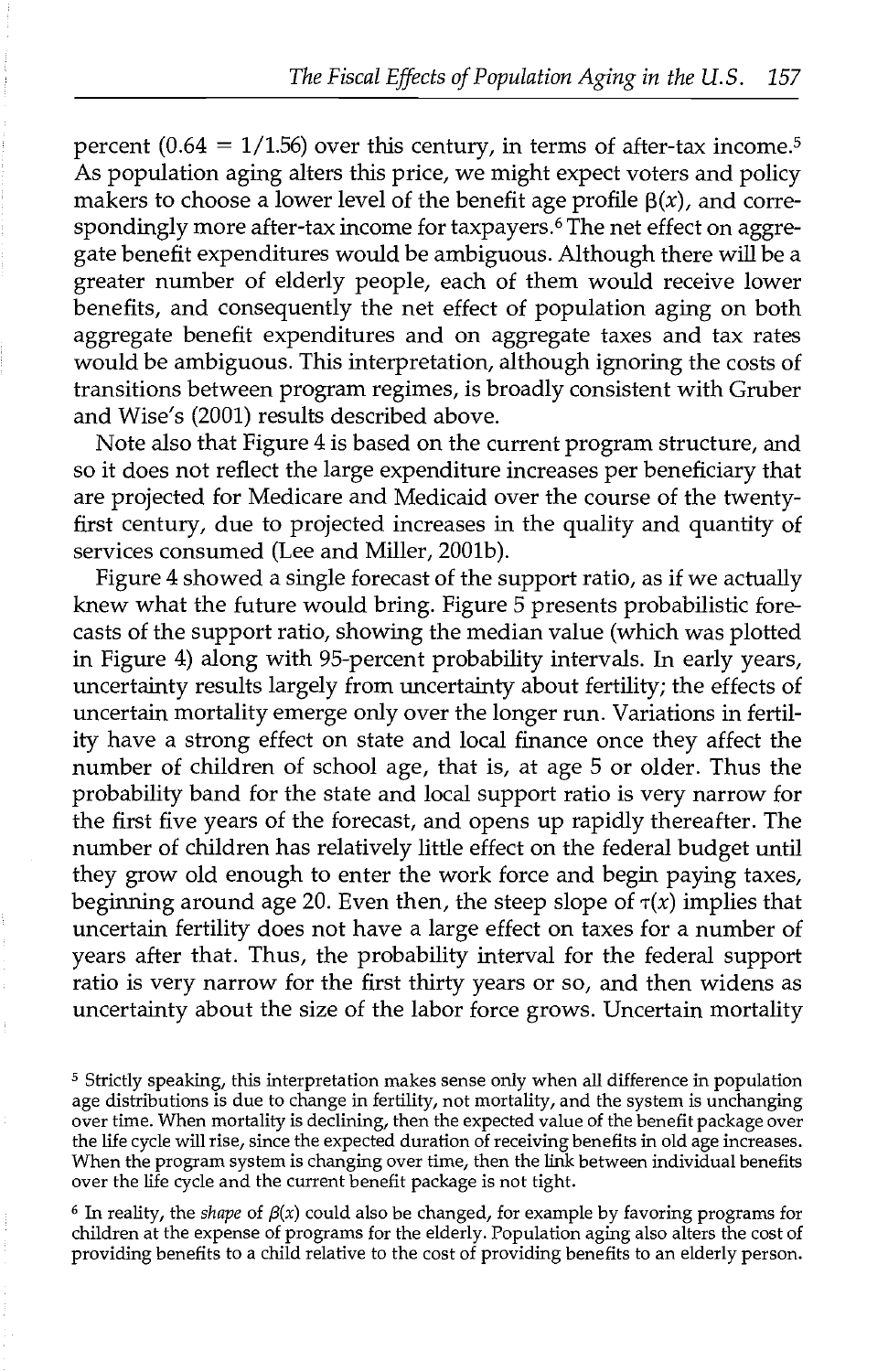FIGURE 5. Projected Fiscal Support Ratio by Level of Government, 2000 to 2100 (Median and 95% Probability Interval)



Note: The fiscal support ratio is calculated as the ratio of tax revenues to government expenditures, based on the age-specific tax and expenditure profiles for 2000, applied to the projected age distribution for each period. Stochastic population projections were based on the methods in Lee and Tuijapurkar (1994).

contributes a small amount of uncertainty to the support ratio, but not much.

It is clear that demographic change is almost certain to cause serious pressures on the federal budget as the Baby Boom generations enter old age. Through 2040 or so, budgetary pressures can be projected with great confidence. After this it is not so clear whether pressures wifi continue to mount, or somewhat abate.

At the state and local level, the median support ratio shows no trend, but there is a great deal of uncertainty. It is not clear that there would be any advantage to planning for a growing school-age population, when that population is just as likely to decline, relative to taxpaying workers.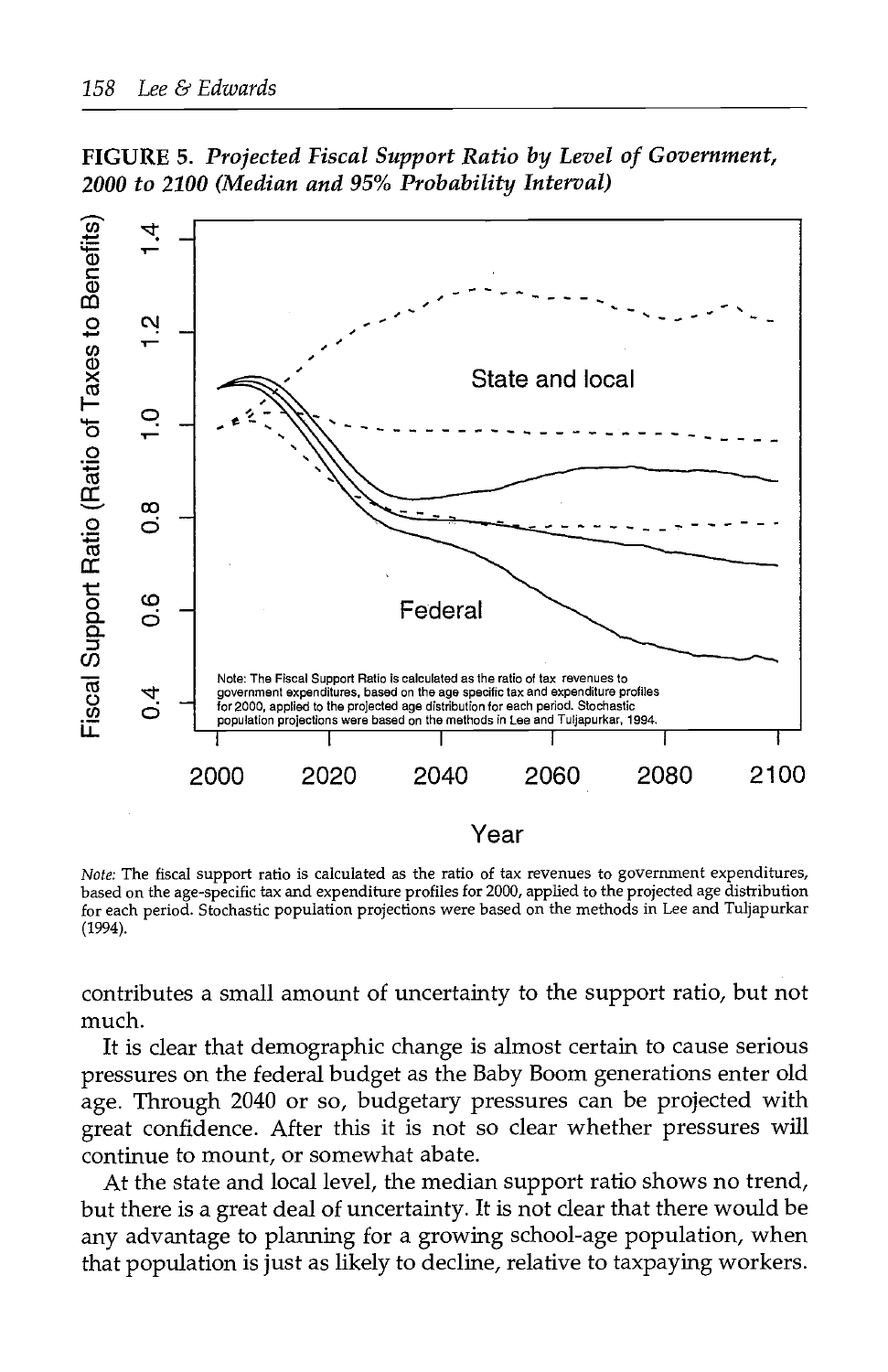In the long run, there is a negative correlation between errors in forecasting the state and local fiscal support ratio and the federal one. High fertility is costly for the state and local entities providing public education, but it allows lower taxes at the federal level, since it generates more workers to support the elderly. Thus, there is less uncertainty in the total fiscal support ratio than one would expect from looking at its constituent parts.

# 6. CONSTRUCTING STOCHASTIC BUDGETARY FORECASTS

We can build on these stochastic population forecasts to develop stochastic projections of government expenditures, assuming that the basic structure of programs is unchanged. To do so we need first to develop the linkage of population forecasts to costs of benefits, and second to incorporate some sources of economic uncertainty.<sup>7</sup> Population is linked to benefit costs by the age schedule of costs of benefits currently received by a person in age group  $x$ . This average benefit profile is the  $\beta(x)$  presented earlier in Figure 2. This schedule cannot be expected to remain fixed in the future, however, even under the assumption that program structure remains fixed. Benefits for most programs can be expected to rise as productivity increases. We will follow CBO in assuming that most benefits rise in real cost at the same rate as productivity growth, which raises per capita incomes and labor costs. Some programs, notably social security, Medicare, and Medicaid, require special treatment, however, as we now discuss.

For social security, we take into account the legislated change in the normal retirement age from 65 to 67 in the coming decades. Our projections of benefits are based on the actual rules governing benefits in relation to prior earnings (see Lee and Tuljapurkar, 1998a and 1998b, for details), and indirectly take into account such particulars as the notch generation, the selective effect of mortality at older ages, and the effects of loss of spouse on benefit levels.

Benefit costs for Medicare have typically been rising much more rapidly than productivity growth, and are expected to do so for the foreseeable future. We constrain our median projection for health care costs per enrollee at each age to follow the CBO (2000) assumptions (which are very similar to the 2001 HCFA/CMMS projection assumptions in Board of Trustees of the Federal Hospital Insurance Trust Fund, 2001) in which the rate

For a number of years, CEO published stochastic long-term forecasts based on these Lee-Tuljapurkar stochastic population forecasts, with deterministic economic variables.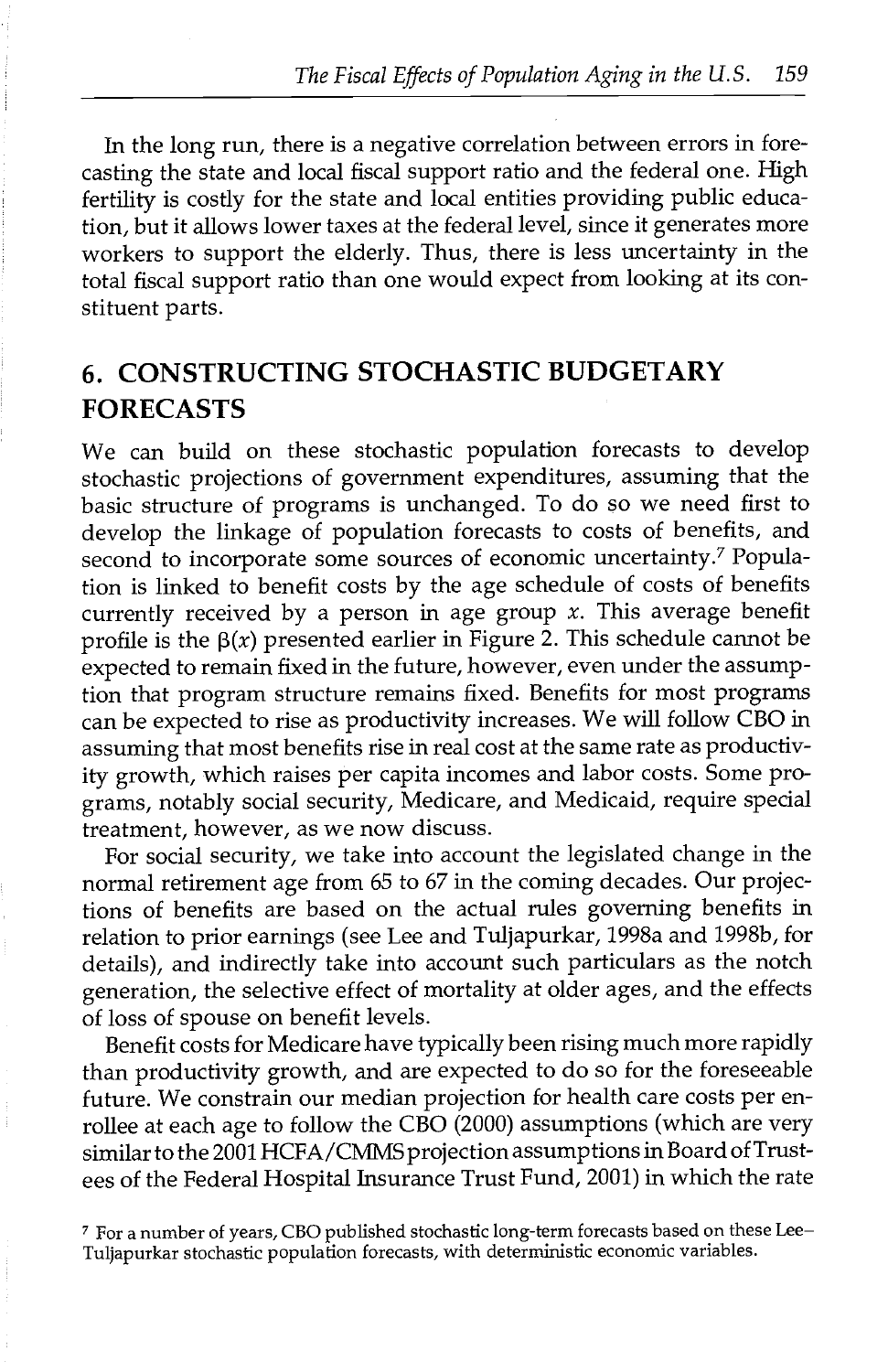of increase per enrollee declines to an eventual level 1 percent per year more rapid than the growth rate of productivity. We differ, however, in taking into account the distribution of the population at each age by time until death. The Medicare costs of individuals have been shown to be closely associated with their proximity to death (Lubitz and Prihoba, 1984; Lubitz, Beebe, and Baker, 1995; Miller, 2001). In a projection, we know for each year what proportion of people at a given age will die within one year, one to two years, ten years, and so on, and can allocate health costs accordingly. Time until death thus serves as a kind of index of health status. We apply the rate of increase of per enrollee cost to each category of time until death separately (see Lee and Miller, 2001b, for details).

For Medicaid, we note that the proportion of the elderly population in long-term care facilities at each age has been declining for some time, presumably due to the improving health of the elderly population. We project this decline to continue, which partially offsets the increasing costs of care for those in institutions.

# 7. DETERMINISTIC FORECASTS OF THE FISCAL EFFECTS OF AGING

We will begin by considering some deterministic projections, then turn to stochastic ones.

Figure 6 plots projected government expenditures as shares of GDP for the federal government, and for state and local governments grouped together, as well as their sum. Excluded from these totals are interest payments on the federal debt, and benefits paid for pre-funded programs such as most state and local pensions and some insurance funds. Total expenditures are initially 25 percent of GDP, but are projected to rise above 40 percent of CDP by 2075 and to continue climbing thereafter. For the federal budget and overall, there is an acceleration in the rate of increase between 2010 and 2030 when the Baby Boom is reaching old age, but clearly that is only a part of the story, since the trend continues rapidly upward after 2040. At the state and local level, expenditures rise only mildly relative to GDP. Almost all the increase in the total is due to increases at the federal level, which is not surprising given the importance of federal transfers to the elderly. Federal expenses increase from 16 percent of GDP in 2000 to 30 percent in 2075, almost a doubling, and by 2100 they are approaching 40 percent.

It is also interesting to separate these expenditures by age group of the recipients. We define three categories: spending on the elderly, spending on children, and programs that are age-neutral. We have assigned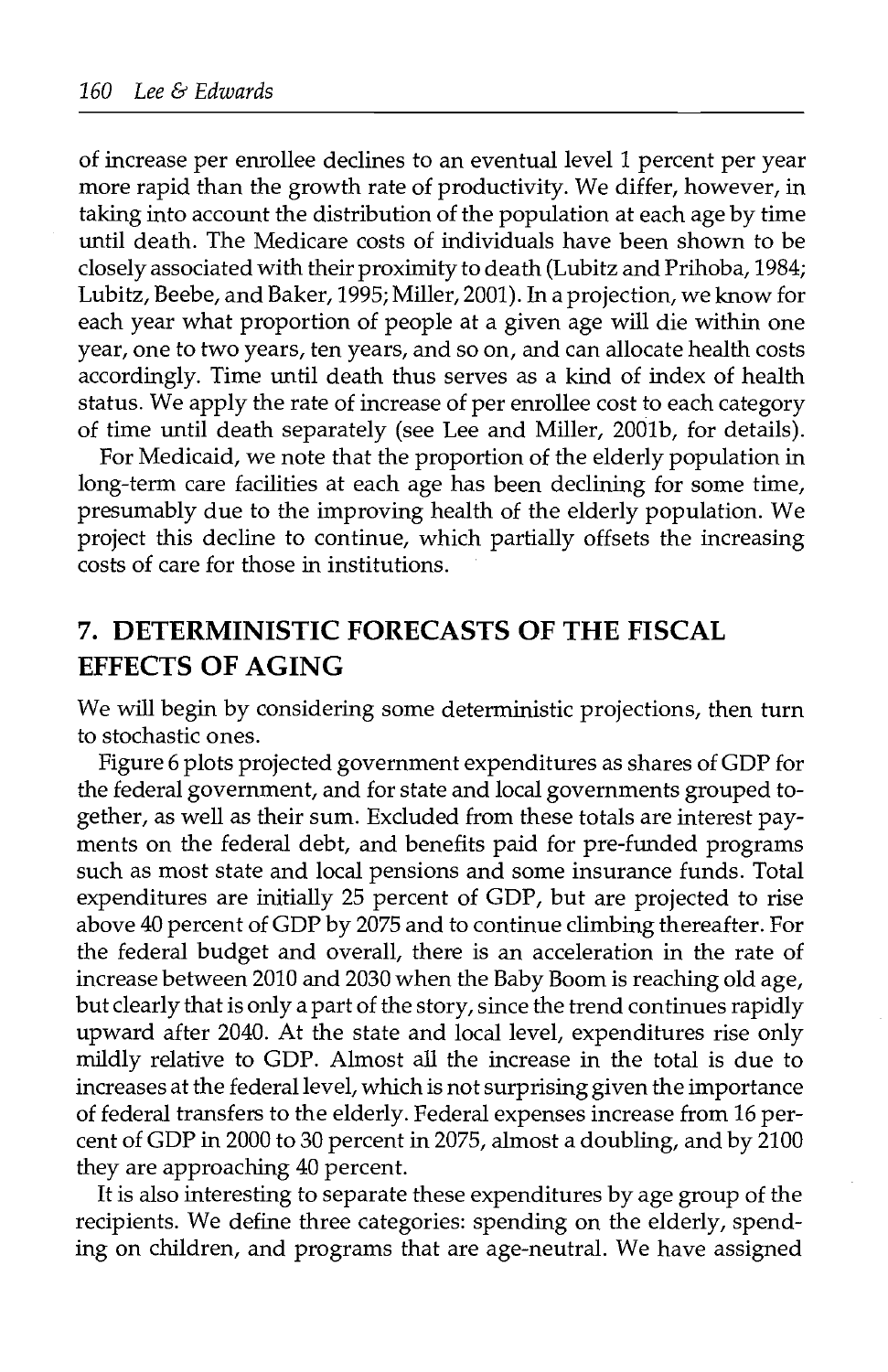

FIGURE 6. Government Expenditures as Shares of GDP

each program to one of these three categories, based either on the nature of the program or on some criterion such as the average dollar-weighted age of the recipient.

Figure 7 shows the result for all levels of government combined. Expenditures for children are flat over the next 100 years, relative to GDP. Age-neutral expenditures show some growth, but only to the extent that they include the non-institutional component of Medicaid, which grows faster than GDP due to excess growth in per capita health care costs. Almost all the projected increase in government spending over the next 75 years and beyond is due to increased expenditures on programs for the elderly. These rise from about 8 percent of GDP in 1999 to 21 percent of GDP in 2075, and they more than triple their share by 2100.

It is also illuminating to look at the growth in expenditures by kind of program, rather than by age of recipient. Figure 8 shows the growth in projected expenditures for retirement programs (OASDI, federal employees, and railroad workers), health programs for the elderly (Medicare Parts A and B and institutional Medicaid), other expenditures for the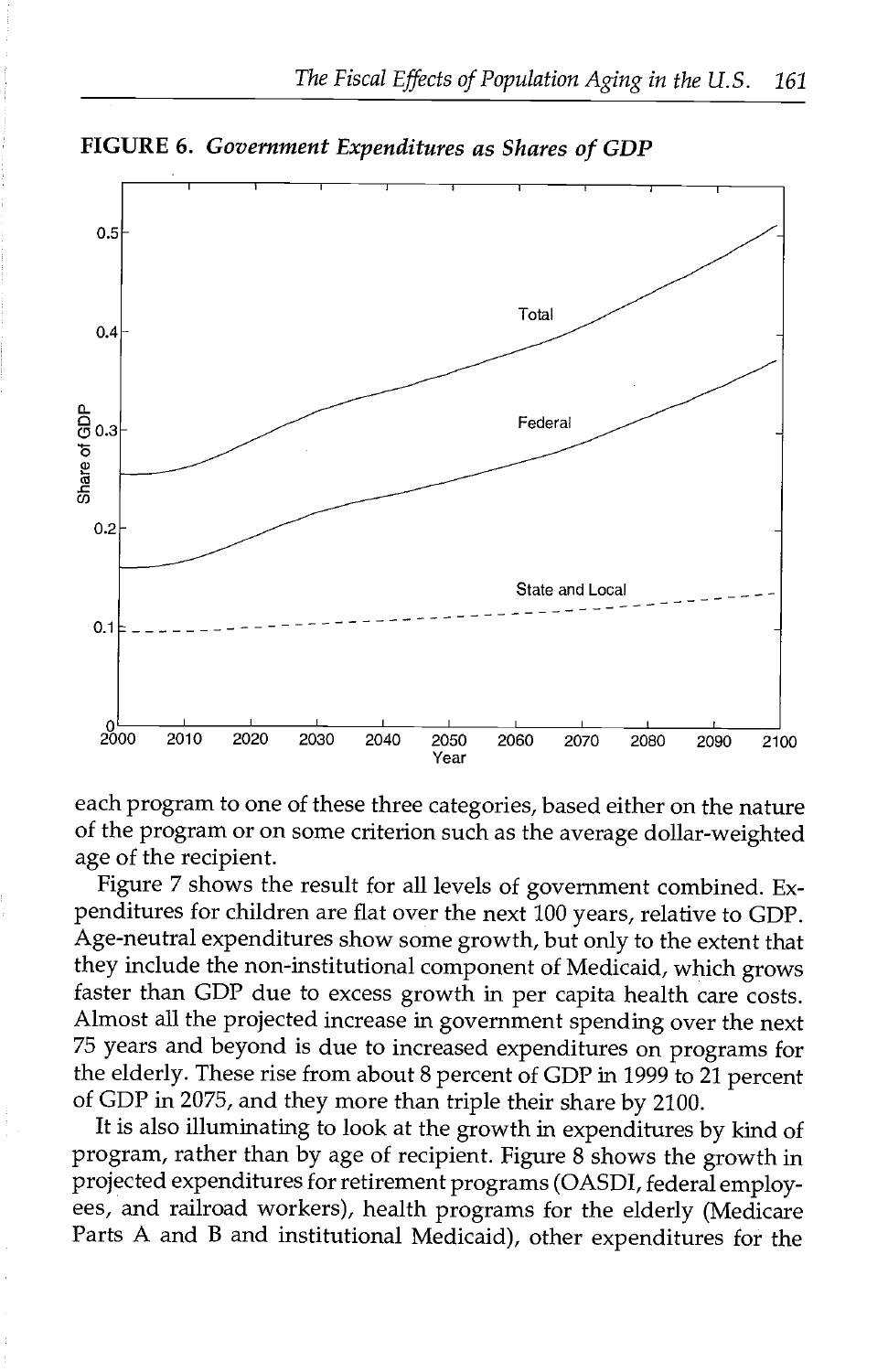

FIGURE 7. Government Expenditures per GDP by Age Group

elderly, and all other federal expenditures. It is striking that the growth in expenditures for retirement programs, including social security, is such a small part of the projected growth in federal spending, contrary to the attention allocated to retirement programs in public discussions. Retirement accounts for only one-eighth of the total growth, with most of the rest due to growth in health care for the elderly. This very low share is in part due to the assumption of a 2.3-percent mean rate of productivity growth, which is 1.0 percent higher than the Social Security Actuaries' assumption, and which in itself would improve the summary actuarial balance measure from  $-1.89$  percent of the present value of payroll to only  $-0.89$  percent, making more than half of the projected imbalance disappear. Without this assumption, retirement programs would account for about a quarter of the projected expenditure increase. The projected increases in health care for the elderly are roughly half due to population aging (reflecting low fertility rather than mortality decline) and half to increases in costs per enrollee in excess of productivity growth (Lee and Miller, 2001b). The new assumptions by CBO and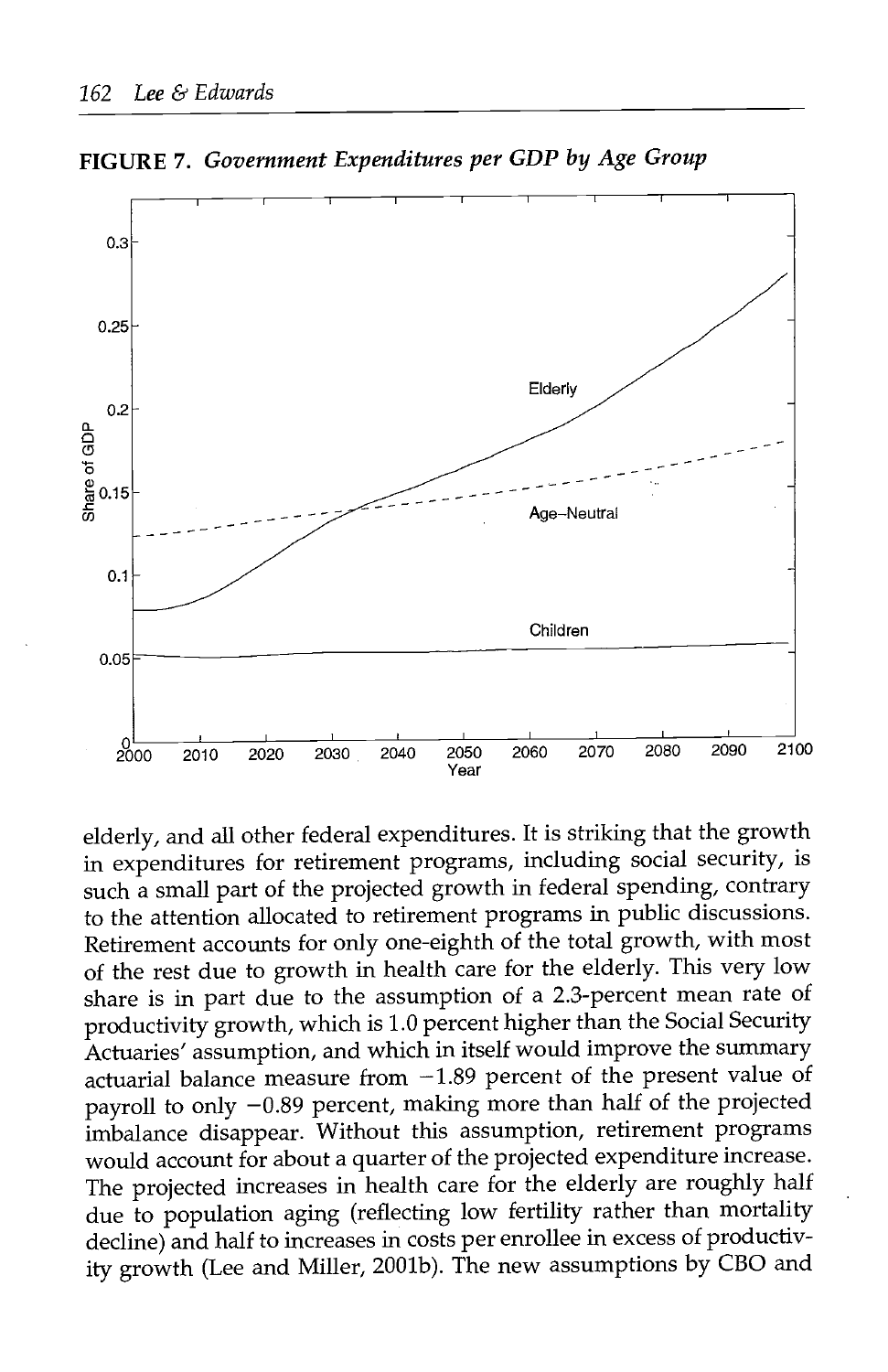

FIGURE 8. Federal Expenditures per GDP by Type of Spending

HCFA/CMMS on this excess rate of cost growth have a powerful influence on these projections.

# 8. STOCHASTIC BUDGETARY PROJECTIONS

So far we have not discussed how economic uncertainty is incorporated in our projections. We treat productivity growth and (where relevant) real interest rates and stock market returns as stochastic, following a modeling strategy similar to that used for fertility in the demographic projections (see the Appendix for details). That is, we model these as stochastic time series, and fit the models on historical data. The models we fit are constrained to have mean values that are consistent either with comparable official projections or the historical record, depending on the purpose of the forecast. Matching social security, our real interest rate averages 3 percent per year; we set labor productivity growth at 2.3 percent per year, roughly its postwar average; and real stock market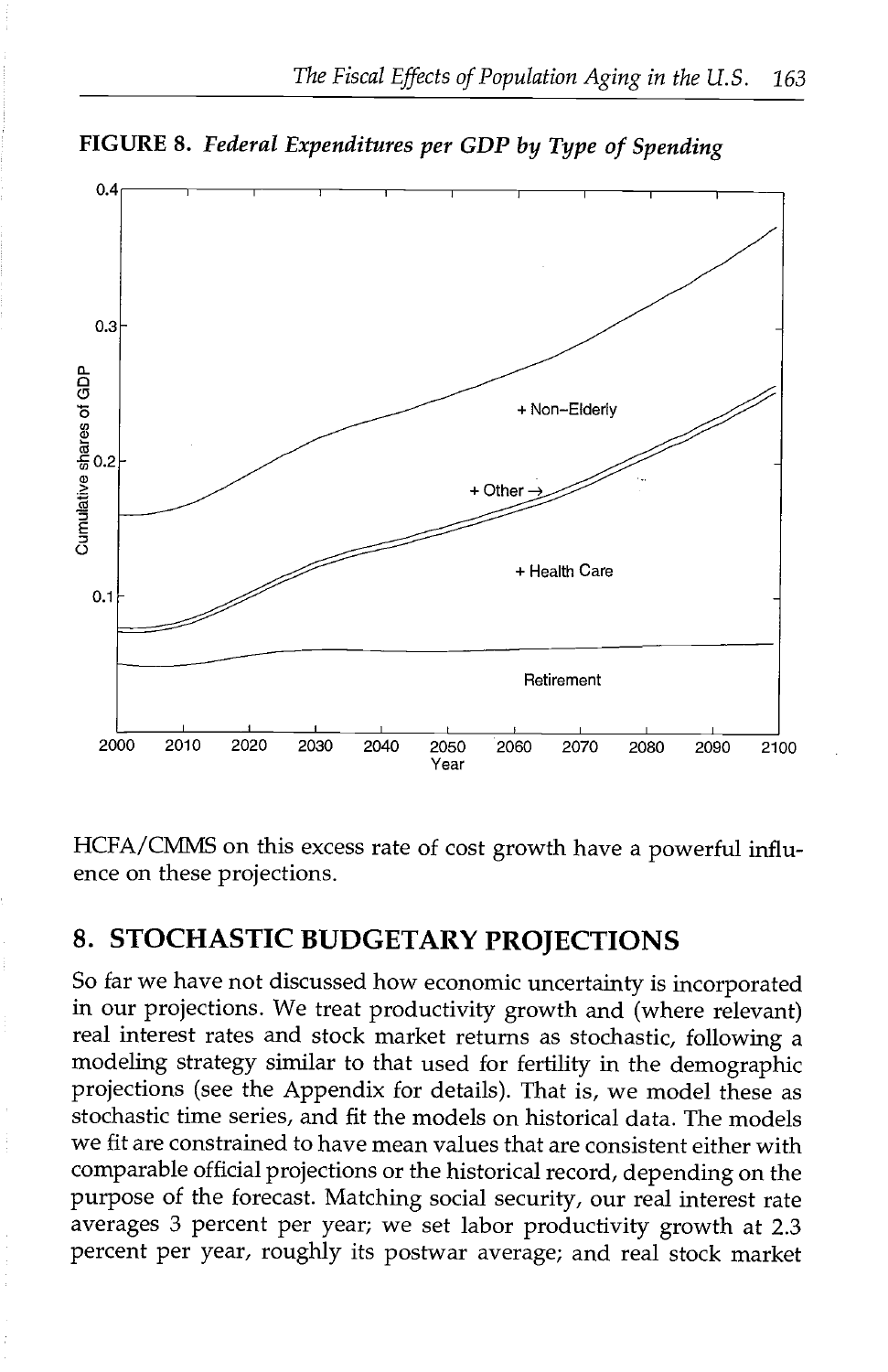returns are 7 percent per year, reflecting historical trends in the S&P 500. Thus for the most part, our fitted models are providing the structure of errors for our forecasts of economic inputs, but not their mean or median values, which are rather imposed. For the productivity growth rate, the standard error of the one-step forecast is 1.78 percent, so a 95-percent probability interval has a width of 7 percent, wide indeed. For the interest-rate model, the one-step forecast has a standard error of 2.04 percent, so the width of a 95-percent interval is over 8 percent. These intervals are very much wider than the high-low assumption ranges of Social Security, which have a width of 1 percent for productivity growth and 1.5 percent for real interest rates. However, it must be borne in mind that the stochastic interval refers to realized values in a single year, whereas the Actuaries' assumptions can best be thought of as referring to a long-run average.

The actual stochastic forecast is then carried out through stochastic simulation. A single stochastic trajectory is calculated by drawing random numbers to determine the forecast errors for the first year, which are then inserted in the appropriate equation for each input, along with the previous years' values, leading to a one-step forecast. Then the forecasts of population and benefit costs are derived mechanically from these forecasts of inputs. Then a second round of random numbers is drawn to generate the second year of the forecast, and so on. In this way one stochastic trajectory is forecast. We generate many such trajectories, generally at least a thousand, and then use the frequency distribution for outcomes of interest to estimate the probability distribution of the forecast. Outcomes include total expenditures on benefits, expenditures for a particular program, the date of Trust Fund exhaustion for social security, or the Trust Fund ratio, and so on. If desired, we can also project tax revenues in a similar way, and we can constrain tax rates to be adjusted so as to maintain some target such as a pre-specified debt-to-GDP ratio.

# 9. STOCHASTIC PROJECTIONS FOR SOCIAL SECURITY

We now turn to stochastic long-term projections of the finances of the social security system, drawing on Lee and Tuljapurkar (1998a, 1998b). We have already described the methods we have used, so we can move directly to results. Perhaps the most basic statistic is the cost rate, that is, the costs of benefits in a given year as a percentage of payroll in that year. In a pure pay-as-you-go system, with no accumulated trust fund,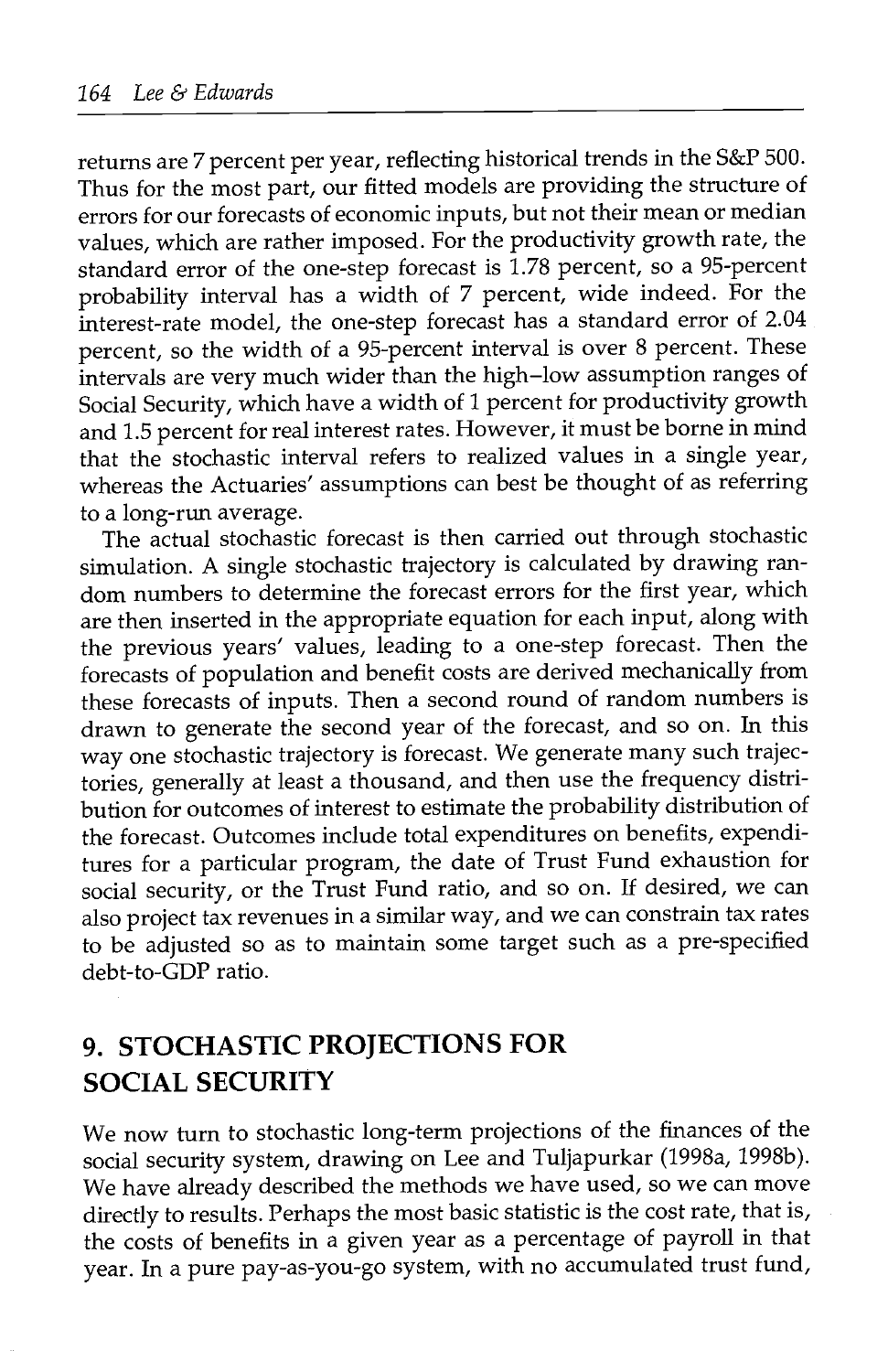

FIGURE 9. Cost Rate (Outgo as a Percentage of Taxable Payroll)

this would be the payroll tax rate for each year. Figure 9 plots various probability quantiles and the mean of the cost rate for each year through 2075, with a projection base year of 2000. These runs are based on the productivity growth-rate assumption of Social Security, so aside from our forecast of more rapid mortality improvement, our central forecasts should match closely those of the Social Security Actuaries for the same base year (Board of Trustees, 2000). The results reported here were generated by a stochastic simulation program written by Michael Anderson and Shripad Tuljapurkar,8 which can be accessed free via the Internet at http: / /simsoc.demog.berkeley.edu.

Users can modify many aspects of the policy environment, including plans for investing a portion of the Trust Fund in equities, raising the age at retirement, and raising the payroll tax rate.

<sup>8</sup> The results presented in Figures 9-12 are based on the output of this program, which is currently in beta testing and not guaranteed to be bug-free.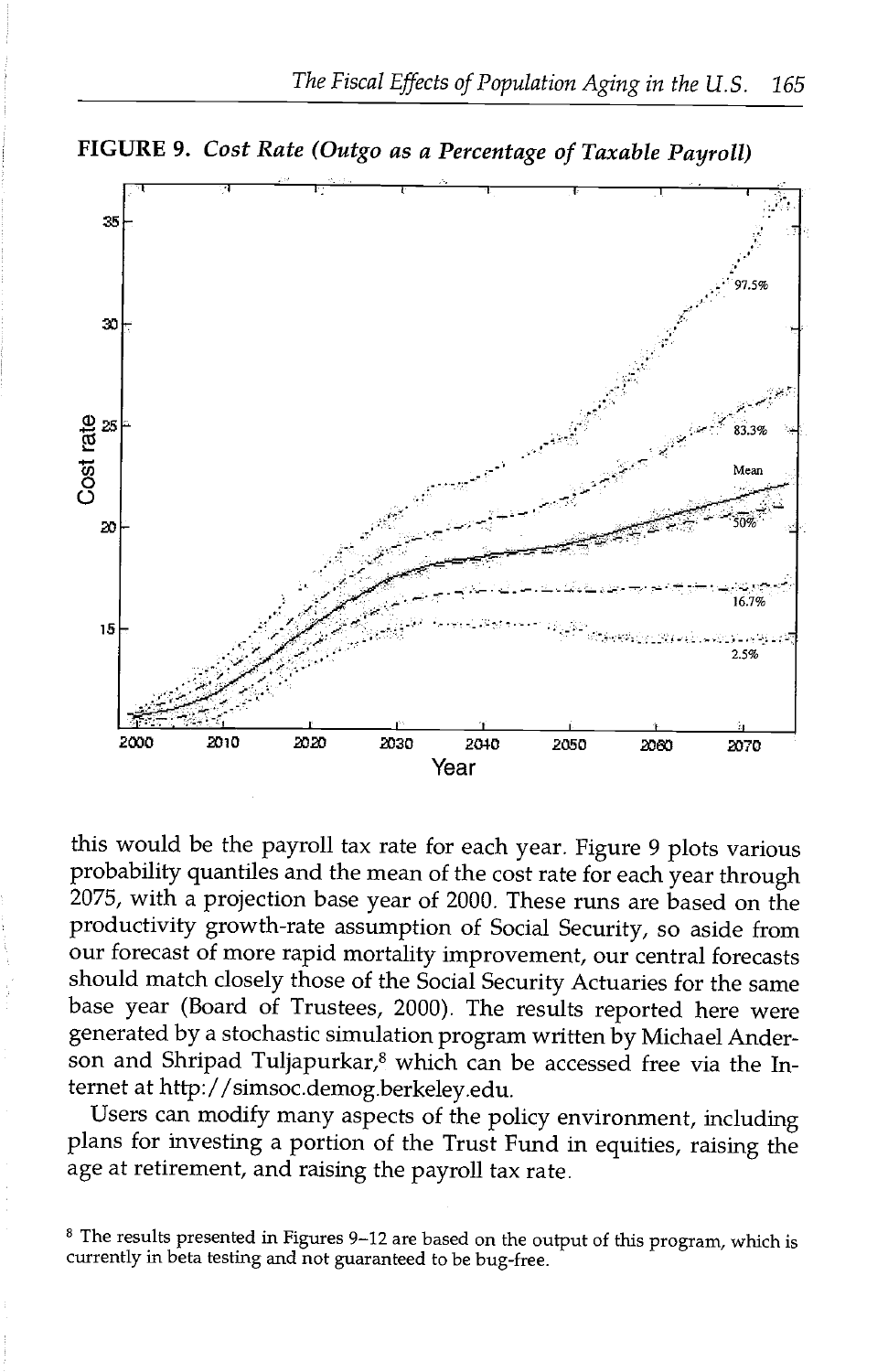We see that by 2075, the median cost rate is 21.2 percent. There is a 2.5 percent probability that the cost rate will be only  $14.6$  percent, but also a 2.5-percent probability that it will be at least as high as 36.5 percent. These figures can be compared with the Social Security projections (Board of Trustees, 2000), which give 19.5 percent for the intermediate trajectory and 13.9 to 28.3 percent for the range. Our central forecast is about 2 percent higher, due to the more rapid decline in mortality that we project. Our lower 2.5-percent bound is similar to the SSA low cost scenario, but our high 2.5-percent bound is almost 7 percent higher-consistent with Figure 1, which showed much larger uncertainty in the upward direction for the OADR than indicated by either Social Security or Census. By construction (see the Appendix) the long-run means of our forecasts for fertility, for the productivity growth rate, and for the real interest rate are identical to those assumed by the Social Security Actuaries, while our projected life expectancy for 2075 is about three years higher.

We have compared our outcomes with those of the Actuaries, but it is important to note that ours are probabilistic whereas theirs are deterministic ranges and have no probabilistic meaning. It appears that the Actuaries' low cost scenario matches our lower 2.5-percent bound for the cost rate, while their high cost scenario corresponds roughly to our upper 86 percent bound. That is, the chances that the cost rate will exceed the Actuaries' high cost boundary are more than five times greater than the chances of its failing to reach the low cost boundary.

There is relatively little uncertainty in the *income rate*, that is, tax income as a proportion of payroll, since the only uncertainty comes from revenues from taxes on benefits. However, the highly uncertain cost rate leads to large uncertainty in the various measures of net outcome. For example, our forecasts find a median date of fund exhaustion under current policy of 2038, very close to the intermediate projection of the Actuaries, 2037. We find a 2.5-percent chance of exhaustion by 2024, versus 2027 for the high cost projection of the Actuaries. We also find roughly a 4-percent probability of exhaustion after 2075, compared to no exhaustion by 2075 for the Actuaries' low cost projection, which also has a healthy Trust Fund ratio at that point.

The Actuaries finds that an immediate rise in the payroll tax of 1.89 percentage points should restore actuarial balance over the 75-year horizon. We have also simulated the outcome assuming taxes are raised in this manner, from the current rate of 12.4 percent to 13.29 percent. Figure 10 depicts a histogram of the 1,000 probabilistic dates of exhaustion generated by our model under such a policy. Our method makes explicit what may be fairly intuitive: An immediate rise in payroll taxes designed to restore actuarial balance wifi only prevent Trust Fund bank-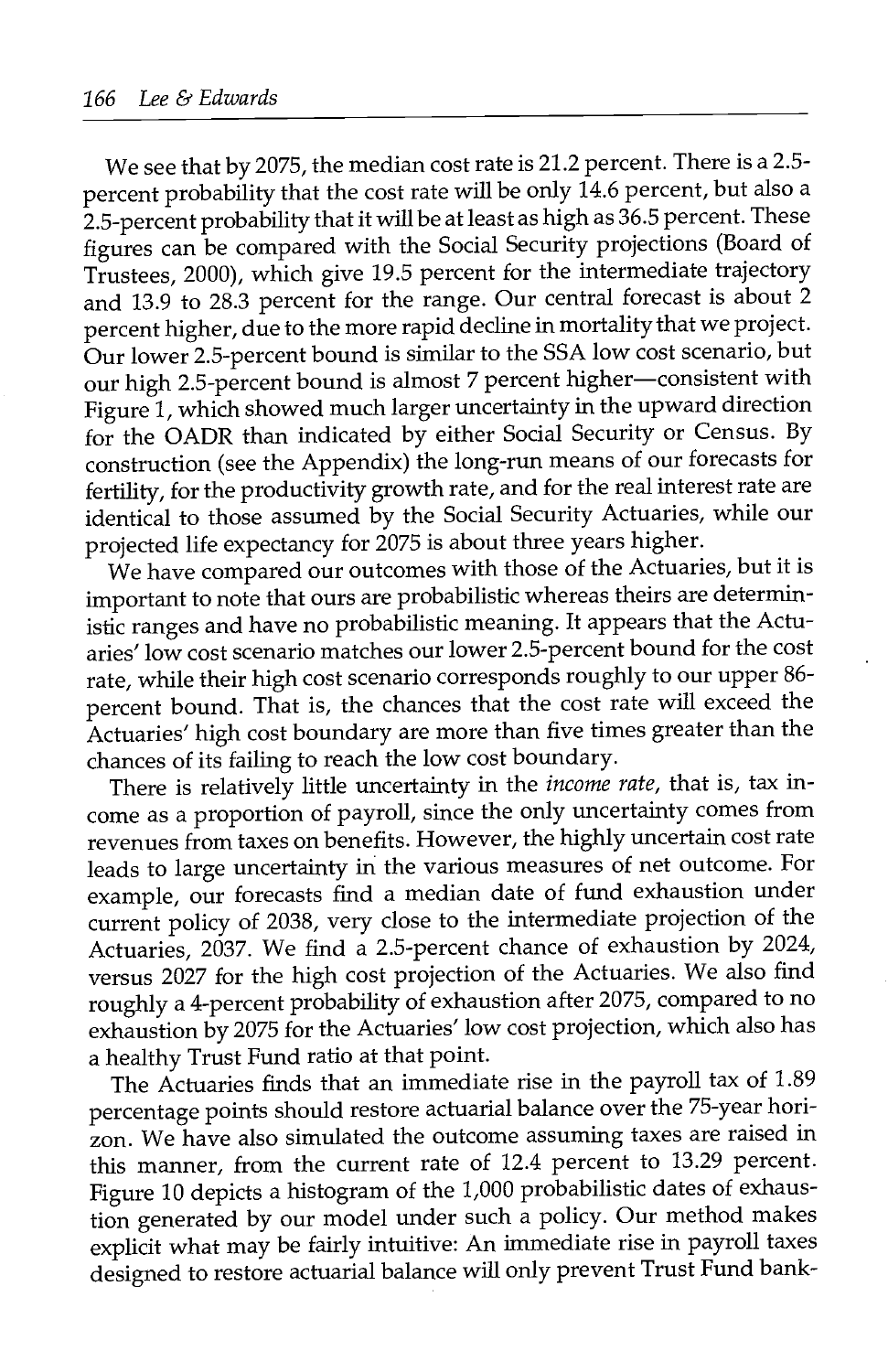



ruptcy roughly 50 percent of the time. More strikingly, the lognormal dispersion of exhaustion dates in Figure 10 implies that the mode of the distribution actually occurs much earlier than 2075. Even a painfully large hike in the payroll tax today does not move the most frequently realized future date of bankruptcy past about 2055.

Figure 11 displays a histogram showing 1,000 realizations of the 75 year actuarial balance dating from 2000, under the prescribed 1.89 percentage-point rise in the payroll tax. The long left tail indicates that the chances of undershooting actuarial balance, denoted by 0 on the horizontal axis of the graph, are more widely dispersed than the chances of overshooting. That is, although the risks are roughly balanced under an immediate payroll tax hike, the downside risks are more costly.

Our stochastic framework lends itself particularly well to analyses involving social security's finances and risk. During the Clinton administration,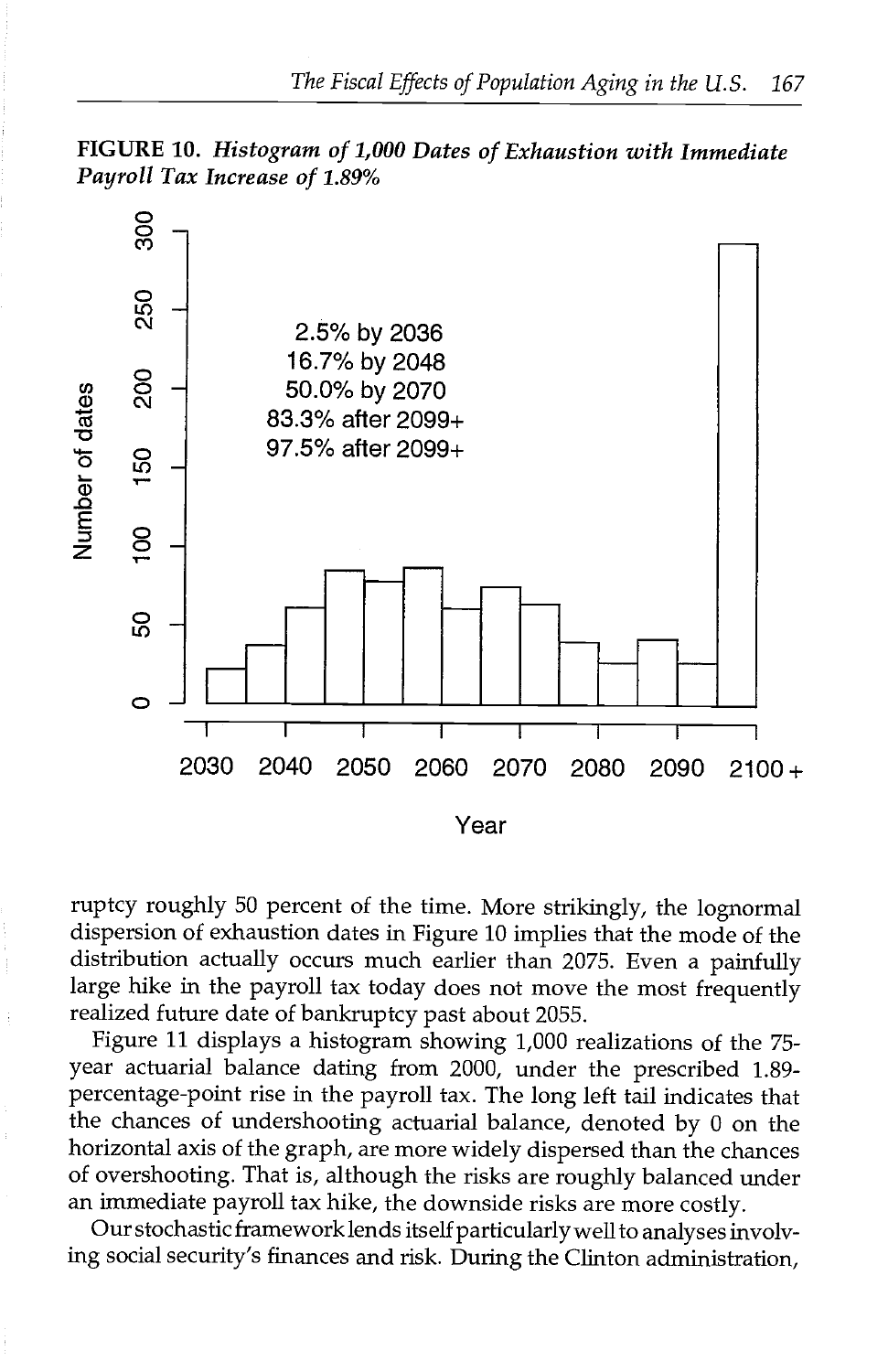

FIGURE 11. Histogram of Actuarial Balances with Horizon to 2074

policymakers considered plans to invest part or all of the Trust Fund in equities, and currently the Bush administration is said to be weighing the option to replace part of the system with private accounts. An assessment of the riskiness of such plans is important in light of the uncertainty of stock market returns. Figure 12 presents a histogram of Trust Fund exhaustion dates under a particular investment plan: immediately placing 20 percent of the entire Fund balance in the S&P 500 in 2000, and increasing that share to 50 percent by 2010. The most striking characteristic of Figure 12 is that the distribution peaks soon around 2030-2035 and then tapers off very rapidly, even though the median date of Fund exhaustion is 2044. This dynamic is due to the risky nature of stock returns, which may potentially help social security's finances considerably, but at the same time will not change the expected date of bankruptcy very much. We have also simulated the effects of investing 75 percent of the Trust Fund in equities immediately. This leads to a mean fund balance equal to three times GDP in 2074. However, the median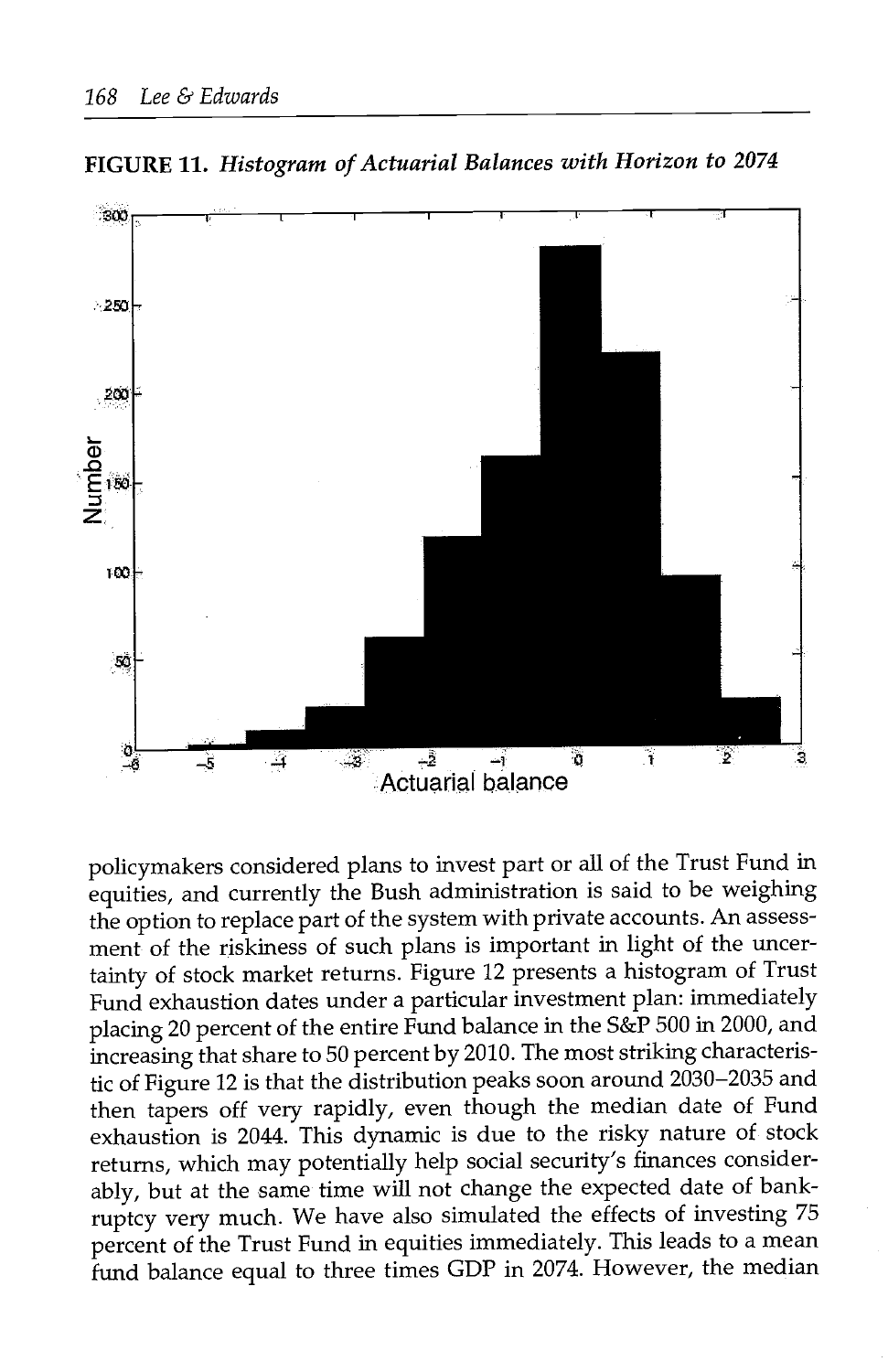



fund balance is minus half of GDP, and there is still a 63-percent chance of insolvency within 75 years. The mean outcome is a misleading measure because it is strongly affected by the long upward tail of the distribution of favorable stock market outcomes.

# 10. STOCHASTIC PROJECTIONS OF MEDICARE COSTS

Detailed projections of Medicare costs as a share of projected GDP are developed in Lee and Miller (2001b). We wifi not describe the methods or results in detail here, but rather wifi summarize some of the main points. Using the methods described earlier, the Lee-Miller median projection is that Medicare expenditures will rise from 2.2 percent of GDP now to 11 percent by 2075, quintupling. These dynamics are shown in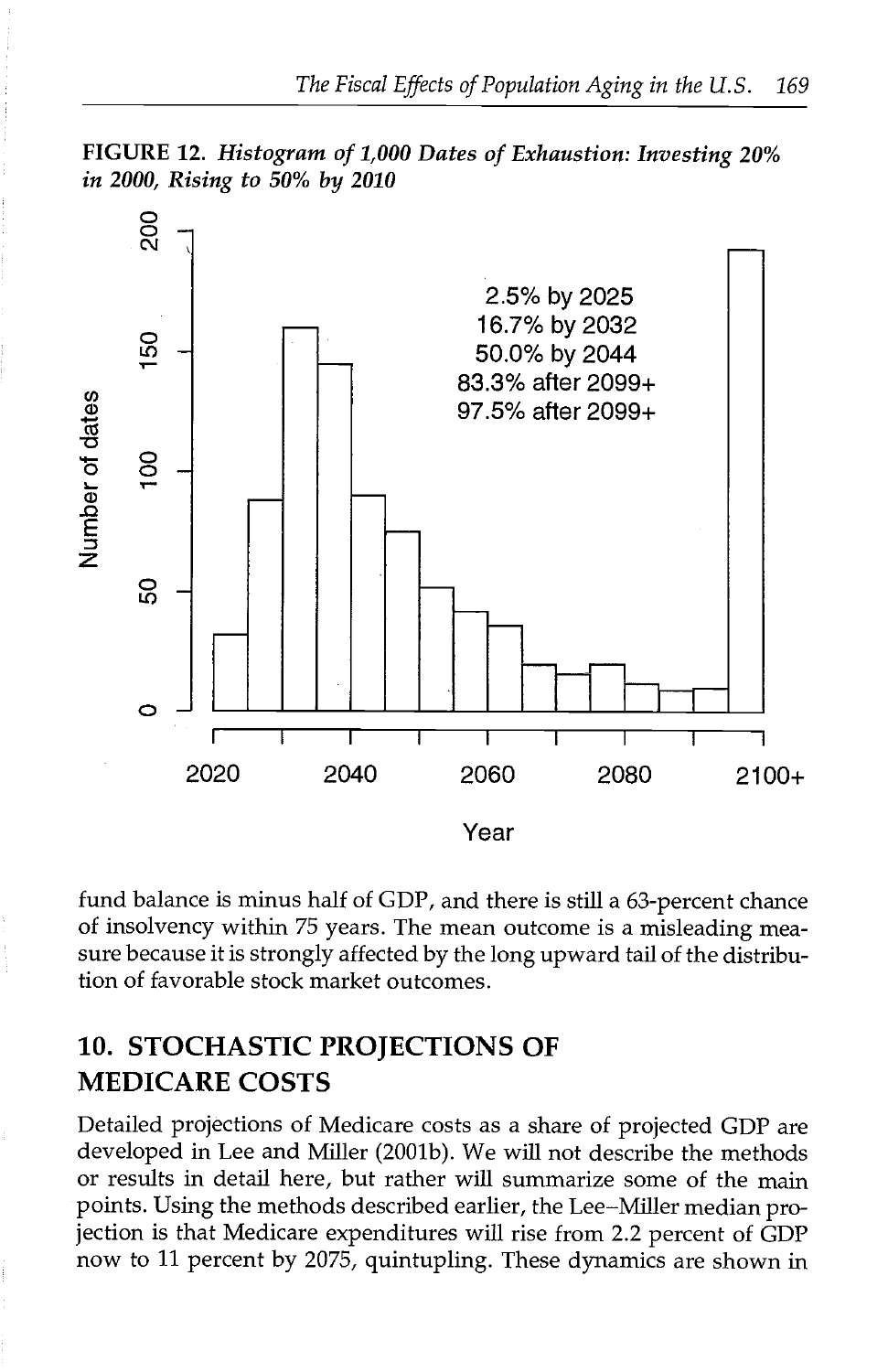



Figure 13, where the middle line represents the median trajectory of Medicare's share of output. The Lee-Miller forecast stays close to the CBO forecast until it terminates in 2040. More rapid mortality declines projected by Lee and Miller have offsetting effects on projected health costs, since, as discussed above, lengthening life spans generally coincide with lengthening healthy life spans.

The projected increase in Medicare costs is huge, more than twice as big, as a share of GDP, as are total expenditures on social security today. Not surprisingly, however, the projected increase is highly uncertain. Before turning to the probability distribution for the forecast, however, we should consider the potential sources of error. First, there is demographic uncertainty. However, note that uncertainty arising through mortality is largely canceled by the parallel uncertainty in the health status of the population: If people live longer, it wifi be because they are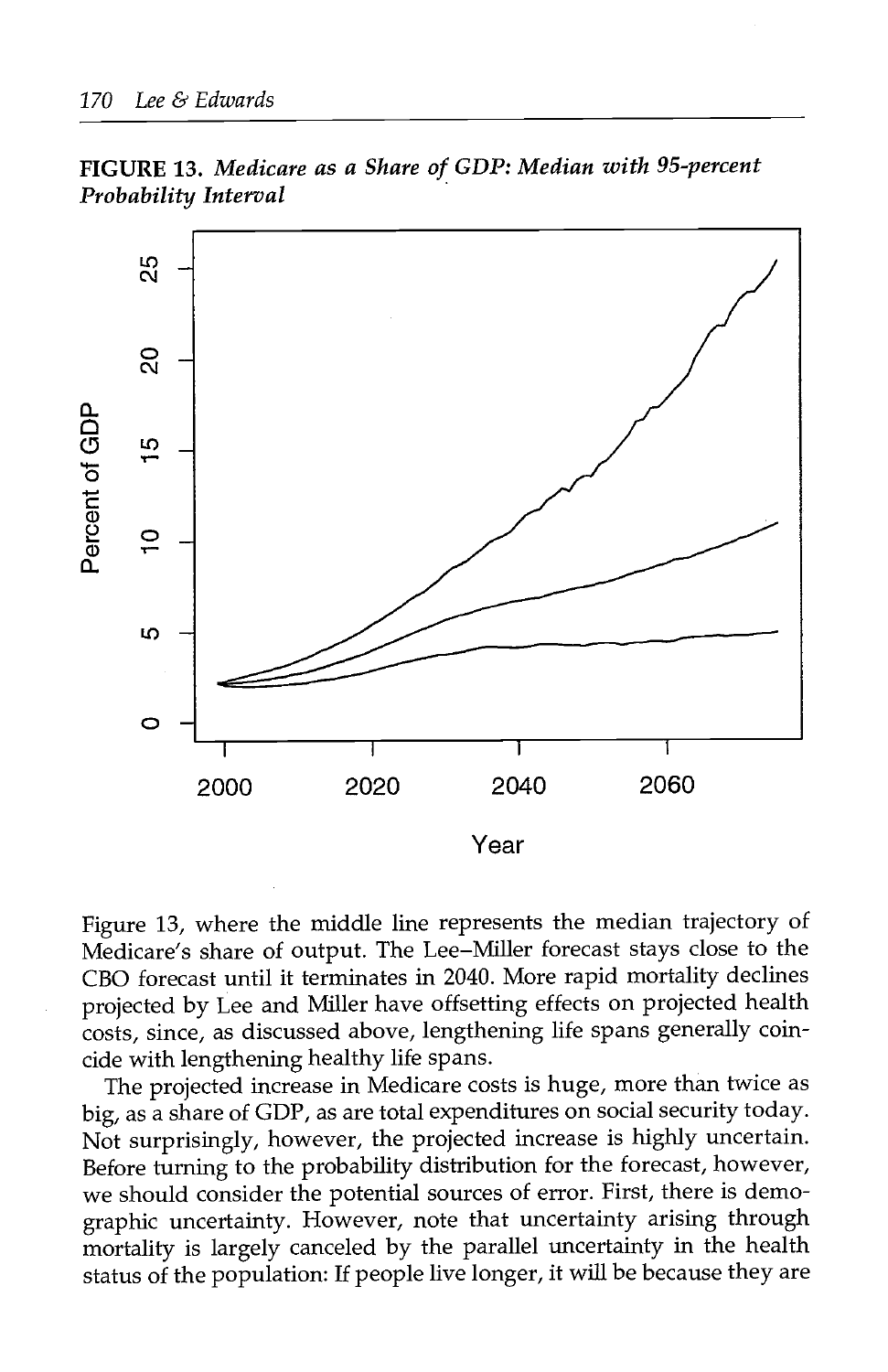in better health, or so the time-until-death approach assumes. Second, note that uncertainty about the rate of productivity increase is also filtered out, once we express the costs relative to GDP. If productivity growth is 1 percent per year more rapid than expected, then by assumption health costs will also grow 1 percent per year more rapidly than expected, as will GDP. The ratio of total costs to GDP is unaffected. Therefore the most important sources of uncertainty in the ratio of costs to GDP will be fertility and the size of the gap between the rates of increase in per-enrollee costs and productivity growth. We have fitted a time-series model to this gap over the past 50 years and then used it to assess the variance structure of the gap.<sup>9</sup>

With this background, we found that the 95-percent probability interval for the cost-to-GDP ratio in 2075 is 5 to 26 percent, as shown in Figure 13. That is, there is a 97.5-percent chance that the ratio will at least double, and a 2.5-percent chance that it will increase at least twelvefold. The uncertainty in the upward direction is more than twice as great as in the downward direction, similar to results we have seen before. This range of uncertainty reflects the U.S. experience with cost containment in the 1990s as well as earlier periods of more rapid growth. It is indeed difficult to plan for the future when there is so much uncertainty.

Comparing our 95-percent intervals with the CBO projections, we find that while in later years of their forecasts their high-low range is similar to our 95-percent range, for earlier years their range greatly understates the uncertainty. This is a common problem with the scenario approach for assessing uncertainty in projections.

### 11. DISCUSSION

Population aging is virtually certain to occur in the coming decades, and it wifi have a serious impact on the costliness of many government programs. We have assessed the fiscal pressures of population aging by examining its impact on many age-assignable government programs, as well as on tax receipts. However, recent economic change has underlined the dangers of ignoring the role of chance in formulating our plans. Many projections simply assume that the short-run or long-run future will unfold according to the pattern of the past few years, which is a risky practice. Good forecasts ought to provide some measure of this risk. Yet the scenario method, which is most widely used to incorporate

<sup>&</sup>lt;sup>9</sup> We have followed the suggestion of the Technical Advisory Panel for HCFA/CMMS in using a more general measure of health costs to calculate this gap, rather than specifically Medicare costs, and therefore we are able to go back in time before Medicare was launched in 1965.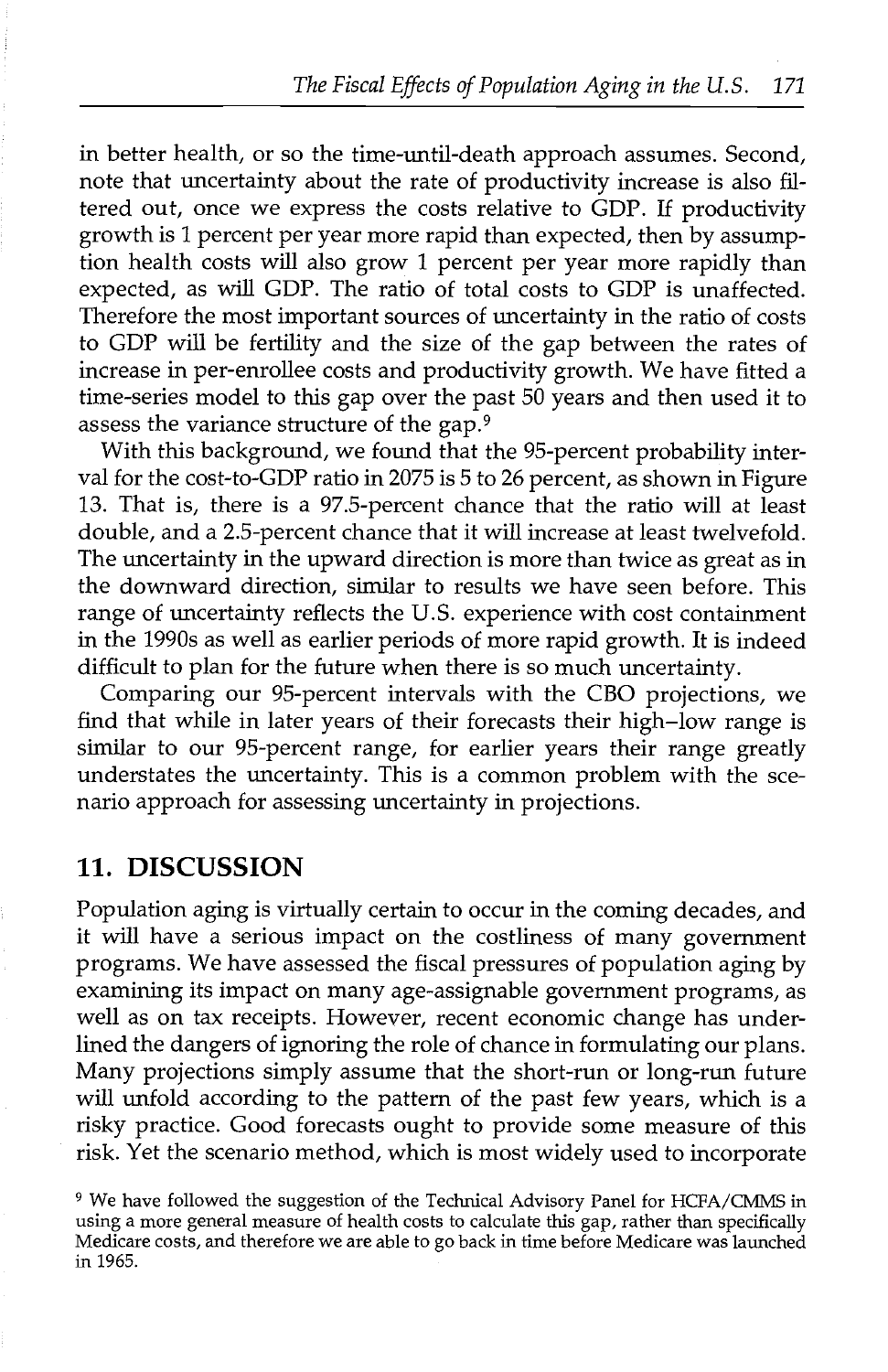uncertainty in government forecasts, is seriously flawed. We, together with collaborators, have developed new and explicitly probabilistic methods for forecasting population and government expenditures, based on analysis of historical variability combined in many cases with expert judgement about central trends. Thus our analysis has had two goals: to examine the fiscal effects of population aging, and to do this in a probabilistic setting using stochastic simulation.

Beginning with the demography, we find that the OADR is virtually certain to increase by more than 50 percent in the 2030s. While it is possible that it will decline a bit thereafter as the Baby Boom generations die, more likely it will continue to increase after 2050, possibly by a great deal. The chance of very high ratios is substantially greater than indicated by Census or Social Security projections. Population aging raises the cost of the current structure of government programs (including those for children) relative to tax revenues, and makes a given package of life-cycle benefits more costly relative to the life-cycle tax payments necessary to fund it. We find that population aging is virtually certain to increase the costliness of current federal programs by 35 percent  $(\pm 2)$ percent) by the 2030s, and with less certainty by 60 percent ( $\pm$ 15 percent) in the second half of the century. Although population aging will not affect the costliness of average state and local programs in the mean or median forecast, there is considerable uncertainty about this  $(\pm 20 \text{ per-}$ cent or so) after 2020. We expect that governments wifi respond to these aging-induced cost changes by altering program structures, as they have in the past.

Although it is unlikely that the current program structure will remain unchanged, it is nonetheless useful to project the consequences of maintaining it. Under this assumption (while the retirement age rises as currently legislated and health care costs per enrollee rise as projected), federal expenditures are projected to rise dramatically relative to GDP, from 16 percent of GDP in 2000 to 30 percent in 2075, almost a doubling, and by 2100 they are approaching 40 percent (these figures exclude interest payments on the debt and payments into pre-funded programs). State and local expenditures rise only modestly relative to GDP. Almost all of this increase is for programs going primarily to the elderly, which rise from 8 percent of GDP in 1999 to 21 percent of GDP in 2075 and which more than triple their share by 2100. Programs for health care for the elderly account for the greatest part of this increase, with pensions a distant second.

Looking specifically at the social security system, although we believe the Actuaries underproject future mortality improvements, we are im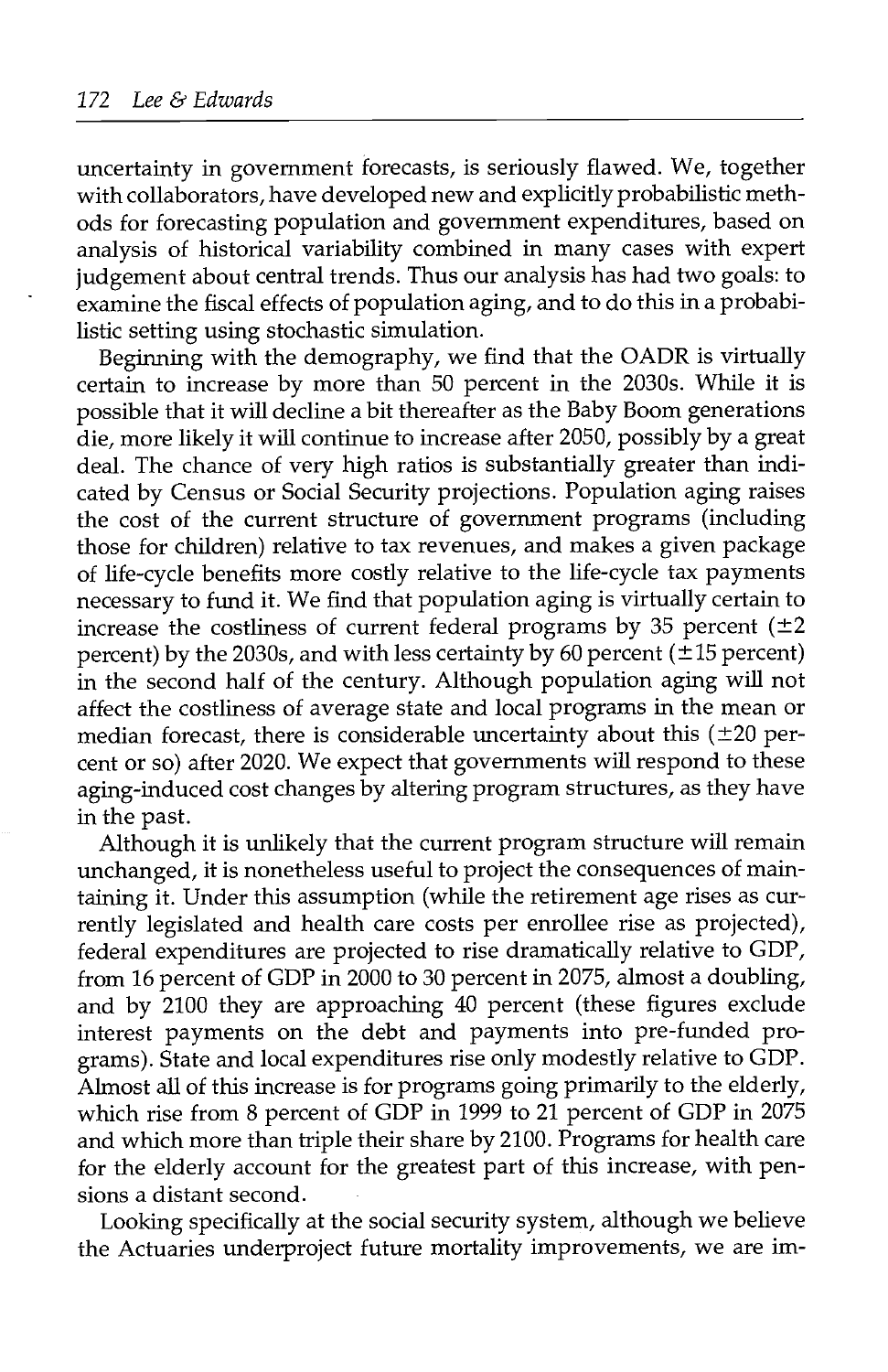pressed by the quality of their projections. However, we find that they underestimate the risk of very costly outcomes. According to our probabilistic projections, the chances that the cost rate will exceed the Actuary's high cost boundary are more than five times greater than the chances of its failing to reach the low cost boundary. Raising the payroll tax rate by 1.89 percent, which according to the Trustees Report of 2000 would have put the system into 75-year actuarial balance, has relatively little effect on the probabilities of early exhaustion, raising the 2.5 percent bound of exhaustion from 2024 to 2036, while raising the median date of exhaustion from 2036 to 2070; there would still be a 55-percent chance of insolvency within the 75-year horizon, with a median Trust Fund balance after 75 years of  $-6$  percent of GDP. Investing some or all of the Trust Fund in equities may help solve the long-run problem in terms of average outcomes, but not in terms of more important measures such as the median outcome or the probability of insolvency.

Looking specifically at Medicare, which now costs 2.2 percent of GDP, we found a median share in 2075 of 11 percent, five times as great. The 95-percent probability interval for 2075 is 5 to 26 percent of  $GDP$ , so that there is a 97.5-percent chance that the ratio will at least double, and a 2.5-percent chance that it will increase at least twelvefold. The uncertainty in the upward direction is more than twice as great as in the downward direction, reflecting lognormality, as we have seen before.

Because probabilistic forecasts have only recently become available, research on their uses and implications has barely begun. The immediate impulse is to treat these forecasts as if they simply provided an improved high-low range. In fact, they contain much more information than that, and they can support more powerful uses and analyses.

One key question is how uncertainty should affect our planning. Should the possibility of worse outcomes lead us to take additional precautionary measures today, or should the possibility of better outcomes lead us to postpone action until we are sure action will be necessary? (See, for example, Auerbach and Hassett, 2001). Another important question is how different kinds of policies perform in the context of uncertainty. Do some reduce the uncertainty and others amplify it? For example, indexing retirement benefits to life expectancy at retirement (as has been done in Sweden) wifi reduce uncertainty for the pension system arising from future mortality, by passing on the consequences of the uncertainty from the taxpayers to the beneficiaries. Medicare costs turn out to be only slightly affected by uncertainty in future mortality, because of offsetting effects of health improvement on numbers of enrollees and costs per enrollee. Using the stochastic simulations as a kind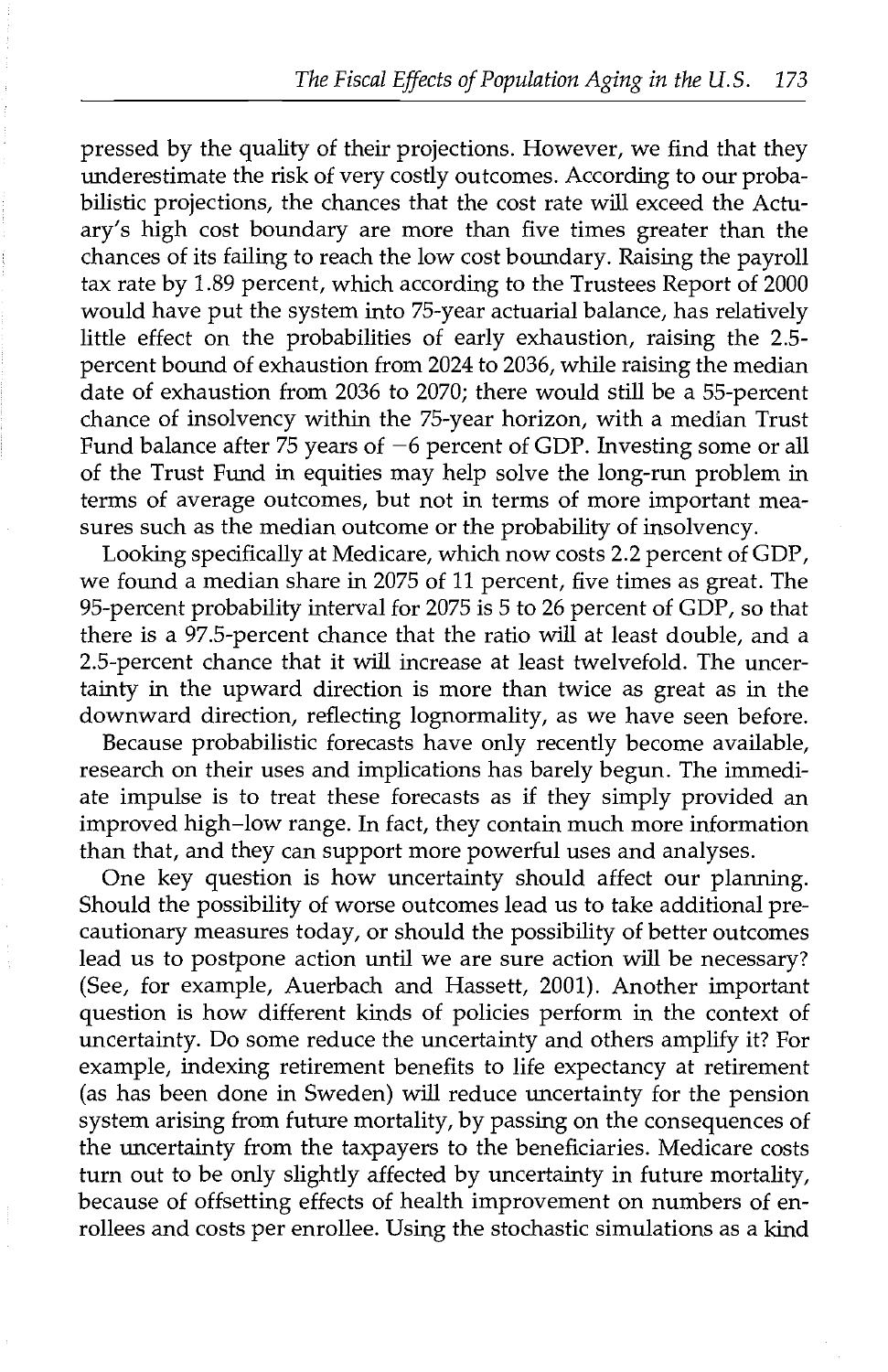of experimental laboratory, various policies can be assessed in terms of criteria such as intergenerational equity, rapidity of changes in taxes, rates of return, and so on.

# APPENDIX: METHODS USED FOR STOCHASTIC **PROJECTIONS**

#### A.1 Demographic Projections

A.1.1 Mortality Let  $m(x,t)$  be a central death rate for age [x,x+5) and time  $[t, t+1)$ . Suppose we have a matrix of X age-specific death rates over  $T$  years. The Lee–Carter method estimates the model:

$$
\ln m_{x,t} = a_x + b_x k_t + \varepsilon_{x,t} \tag{A.1}
$$

using a singular-value decomposition (SVD) or some other appropriate method. This yields estimates of  $a$ ,  $b$ , and  $k$ . A second-stage procedure adjusts k to match exactly the life expectancy at birth implied by the  $m_{x,t}$ for each year t.

We now have a time series of  $k$  over  $T$  years (for most purposes, we have used data from 1950 to 1999; for some purposes, we start in 1900). This time series is modeled using standard Box-Jenkins methods. (Tests for covariance with the residuals from the fertility model described below showed no association, so they were modeled independently). In most applications, it is well fitted by a random walk with drift. The fitted model for  $k$  can then be used to forecast  $k$  over the desired horizon, together with a probability distribution for each forecast year:

$$
k_t = k_{t-1} - 1.029 + \eta_t, \qquad \text{s.e.e.} = 1.366. \tag{A.2}
$$

From the forecasts of k, using equation (A. 1), probability distributions and mean or median values of  $m_{x,t}$  and the implied life expectancies can be calculated, along with probability distributions. These probability distributions will typically reflect the innovation error  $\eta$  in k, along with the uncertainty of the estimate of the drift in the k process. They typically will not include the  $\varepsilon_{rt}$  terms, nor the uncertainty in the estimates of the  $a_x$  and  $b_{\nu}$  which do not add much to the uncertainty after the first decade or two. On all of this, see Lee and Carter (1992) and Lee and Miller (2001a).

A.1.2 Fertility A similar approach is followed, but the fertility rates themselves, rather than their logs, are modeled. The model for agespecific fertility  $g$  is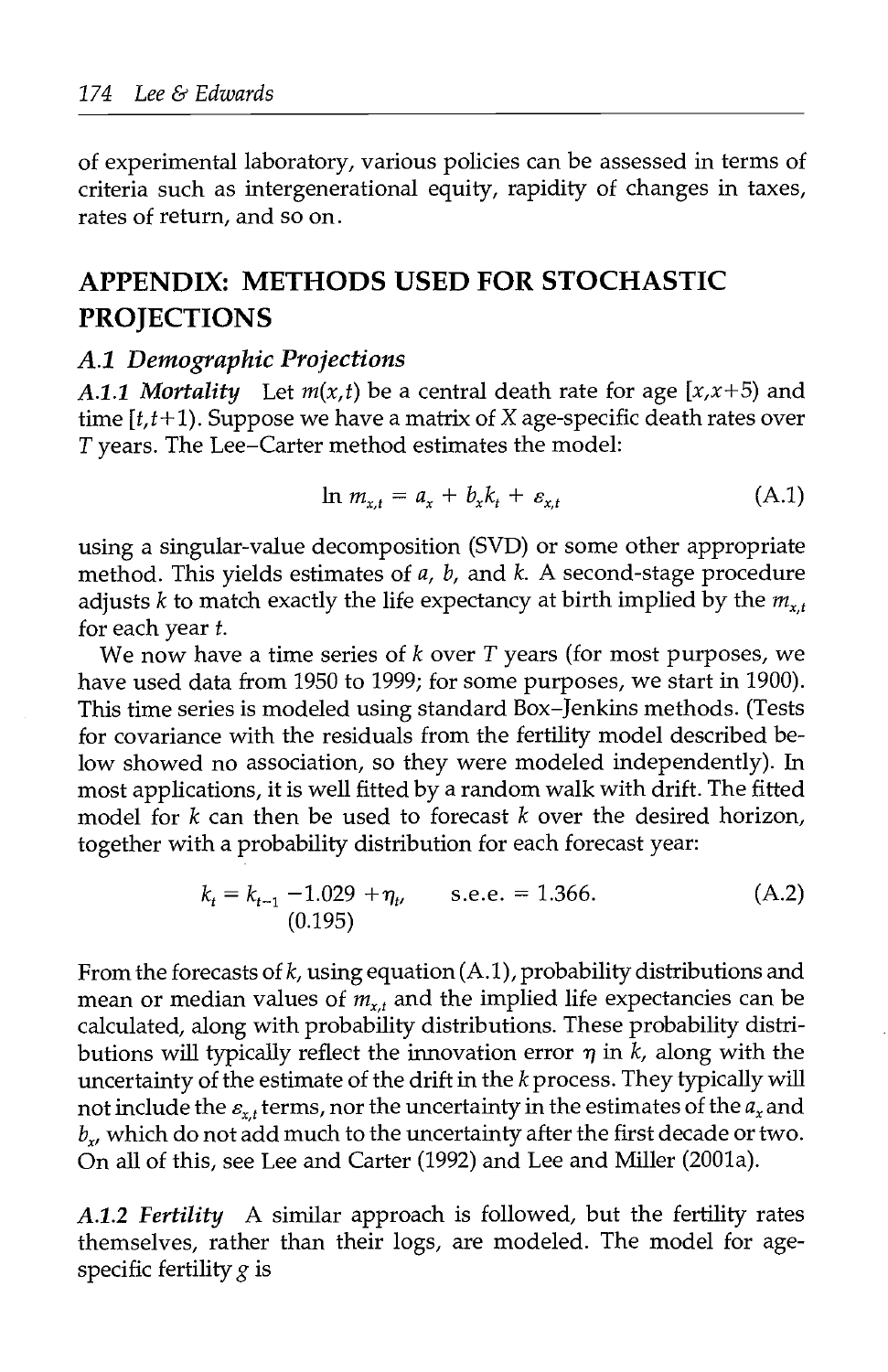$$
g_{x,t} = c_x + d_x f_t + v_{x,t}, \tag{A.3}
$$

which is again estimated using a SVD. Time-series models applied to the history of fertility in the U.S. do not provide a plausible model or forecast for fertility, for various reasons, so the mean of the forecast is constrained to equal a level specified  $ex$  ante, and in practice is taken to equal the ultimate level of fertility assumed by the Social Security Actuaries, currently 1.95 children per woman. The fitted time-series model then provides crucial information about the variability and autocovariance of fertility. See Lee (1993) for a discussion of all these issues, and exploration of some alternative modeling strategies. The fitted fertility timeseries model is

$$
f_{t+1} = 0.96 f_t - 0.0037 + v_{t+1} + 0.52v_t, \tag{A.4}
$$

where the standard deviation of  $v$  is 0.11.

A.1.3 Immigration Immigration was projected deterministically following the assumption of the Social Security Actuaries, since it was thought better to treat it as a policy instrument than to attempt to forecast future policy.

A.1.4 Population Forecasts Initial conditions for the forecast come from the base-period population age distribution, taken from social security data. A single stochastic sample path is generated by drawing random numbers for the errors in the fertility and mortality equations, and thereby generating a trajectory of age-specific fertility and mortality rates over the desired horizon, say 100 years. Sample paths containing a total fertility rate below 0 or greater than 4 are discarded. In remaining paths, any negative age-specific birth rates are set to 0. These are combined with the deterministic immigration rates. Using well-known accounting identities, the population forecast by age group is then calculated for this single sample path. The procedure is then repeated many times, sometimes 1,000 times and sometimes 10,000 times. The frequency distributions of outcomes of interest then provide estimates of the probability distributions for these outcomes, and joint distributions can be provided in a similar way.

#### A.2 Economic Projections

A.2.1 Productivity A demographically adjusted productivity growth series was constructed. First, an average wage profile by age and sex was calculated from the 1997 March Current Population Survey (CPS). Data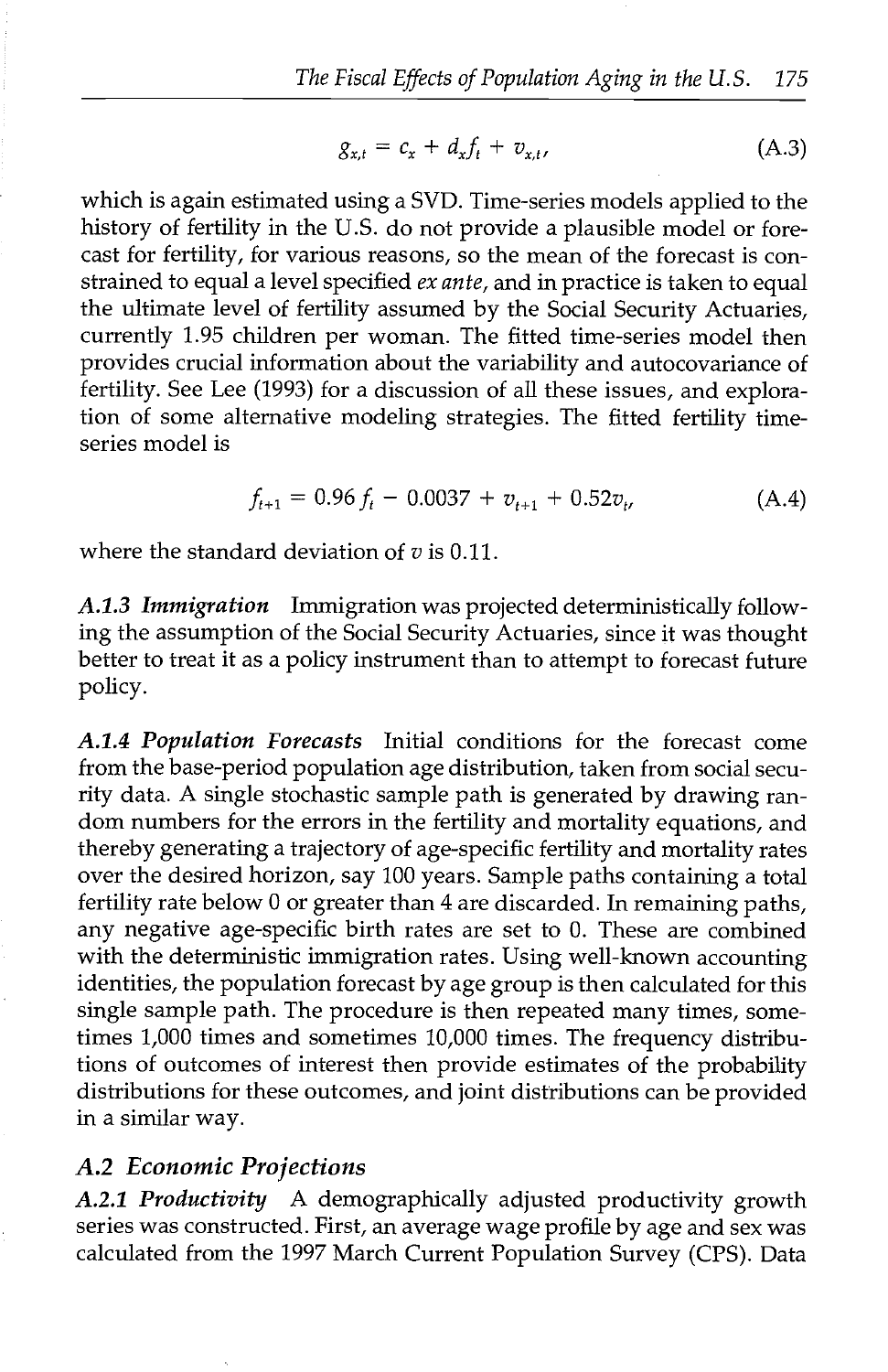on the age-sex composition of the labor force were also taken from the CPS, from 1948 to the present. The effect of the changing age-sex composition of the labor force, based on these age-sex weights for wages, was then calculated for each year since 1948 and used to adjust the official measure of productivity growth in the private non-farm business sector to remove the effect of the changing demographic structure of the labor force. The adjustment made little difference in general.

Next, a constrained-mean time-series model was fitted to the adjusted productivity growth series. As with fertility, the time-series model provides information about the variance, autocovariance, and cross-covariance of the series, but not about the long-run mean, which is imposed. An autoregressive model of order one was found to fit the data best:

$$
g_t - \mu_g = \beta (g_{t-1} - \mu_g) + \varepsilon_{g,t'} \tag{A.5}
$$

where  $\beta$  is estimated at 0.1640 with a standard error of 0.1408. The standard deviation of  $\varepsilon_{g,t}$  is 0.0178. (The model was run on data in whole units rather than percentage points.) For general budget forecasts, including social security and other individual programs, before estimating the AR(1) we constrain the long-run mean  $\mu_{\varphi}$  to the historical post-W.W. II (arithmetic) average labor productivity growth rate, 2.3 percent. This is nearly 1 percent per year higher than the SSA assumption on labor productivity growth, but a bit below recent Congressional Budget Office assumptions. For some runs in which we are looking solely at social security, and wish to contrast the stochastic forecasts with deterministic ones, we constrain productivity growth to match that assumed by the Social Security Actuaries. Note that the rate of growth of covered wages in the social security system, which is a central component of the Actuaries' projections, is less rapid than labor productivity growth, since the former is affected by changing hours of work and by the changing share of total compensation that takes the form of untaxed benefits. We assume the wedge is 0.3 percentage point.

A.2.2 Interest Rates The bonds held in the Social Security Trust Fund are a special Treasury issue with a rate of return equal to an average of rates on longer term Treasury bonds. We use this special issue rate, minus the rate of inflation as measured by the CPI-U, as our baseline real interest rate. All balances in government trust funds and government debt held by the public earn interest at either this rate or a moving average of it, the latter of which is intended to capture the effect of the broader array of maturities held outside the Social Security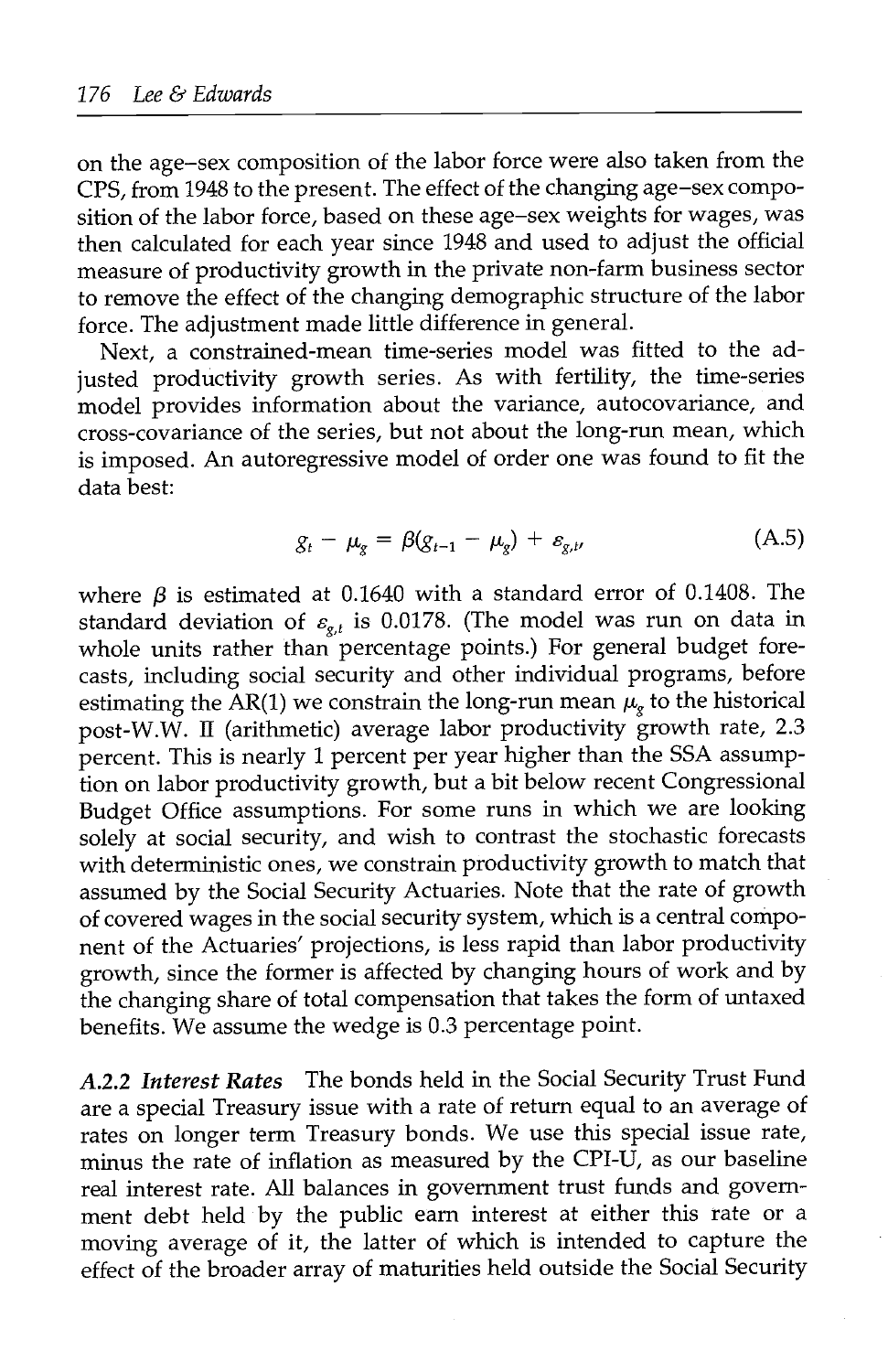Trust Fund. To project the real interest rate, we fit a VAR of order three that recognizes the conjoined behavior of bond returns  $(r_t)$  and real stock returns (s<sub>i</sub>):

$$
r_t^* = \alpha_1 r_{t-1}^* + \alpha_2 r_{t-2}^* + \alpha_3 r_{t-3}^* + \gamma_1 s_{t-1}^* + \gamma_2 s_{t-2}^* + \gamma_3 s_{t-3}^* + \varepsilon_{r,t} \quad \text{(A.6)}
$$

where asterisks denote detrended variables. (The analogous equation for stock returns in the VAR is not shown.) Point estimates of the  $\alpha'$ s and  $\gamma'$ s are, in order,  $1.1785$ ,  $-0.8029$ ,  $0.4826$ ,  $0.0065$ ,  $-0.0232$ , and  $0.0052$ . The standard deviation of  $\varepsilon_{r,t}$  is 0.0204. As with fertility and productivity growth, we constrain the long-run means of both series. Real stock returns are assumed to average 7.0 percent, while the long-run real interest rate is assumed to be 3.0 percent, mirroring the SSA assumption.

A.2.3 Economic Projections We begin with a stochastic sample path for population. From a recent March CPS, we calculate age-specific average labor earnings over all people in an age group (sometimes also by sex). We adjust this age profile multiplicatively so that in conjunction with the initial population age distribution, it implies aggregate labor earnings equal to a control total from the National Income and Product Accounts (NIPAs). Then a stochastic sample path for adjusted productivity growth is generated. For each forecast year, this sample path is used to shift the age-earnings profile multiplicatively. Together with the population sample path, this results in an implied aggregate level of labor earnings for each forecast year. If needed, a GDP forecast is also generated by assuming that labor earnings are a constant share of GDP, as is implied by the behavior of an economy with Cobb-Douglas production that is in a steady state.

### A.3 Fiscal Impact Projections

A.3.1 Age Profiles Cross-sectional age profiles of per capita benefit costs (per member of the population, not just recipients) are estimated for the base period, using March CPS data for some programs, using administrative data for some others such as social security and Medicare, and sometimes combining data from surveys and administrative records. All profiles are adjusted to yield totals consistent with aggregate control totals when multiplied by the base-period population age distribution.

A.3.2 Social Security Benefits For these, a cross-sectional profile is not appropriate, because each generation's benefits are pegged to a proportion of its earnings level just before it retires, and the real benefit level is not subject to economic uncertainty thereafter. However, a generation's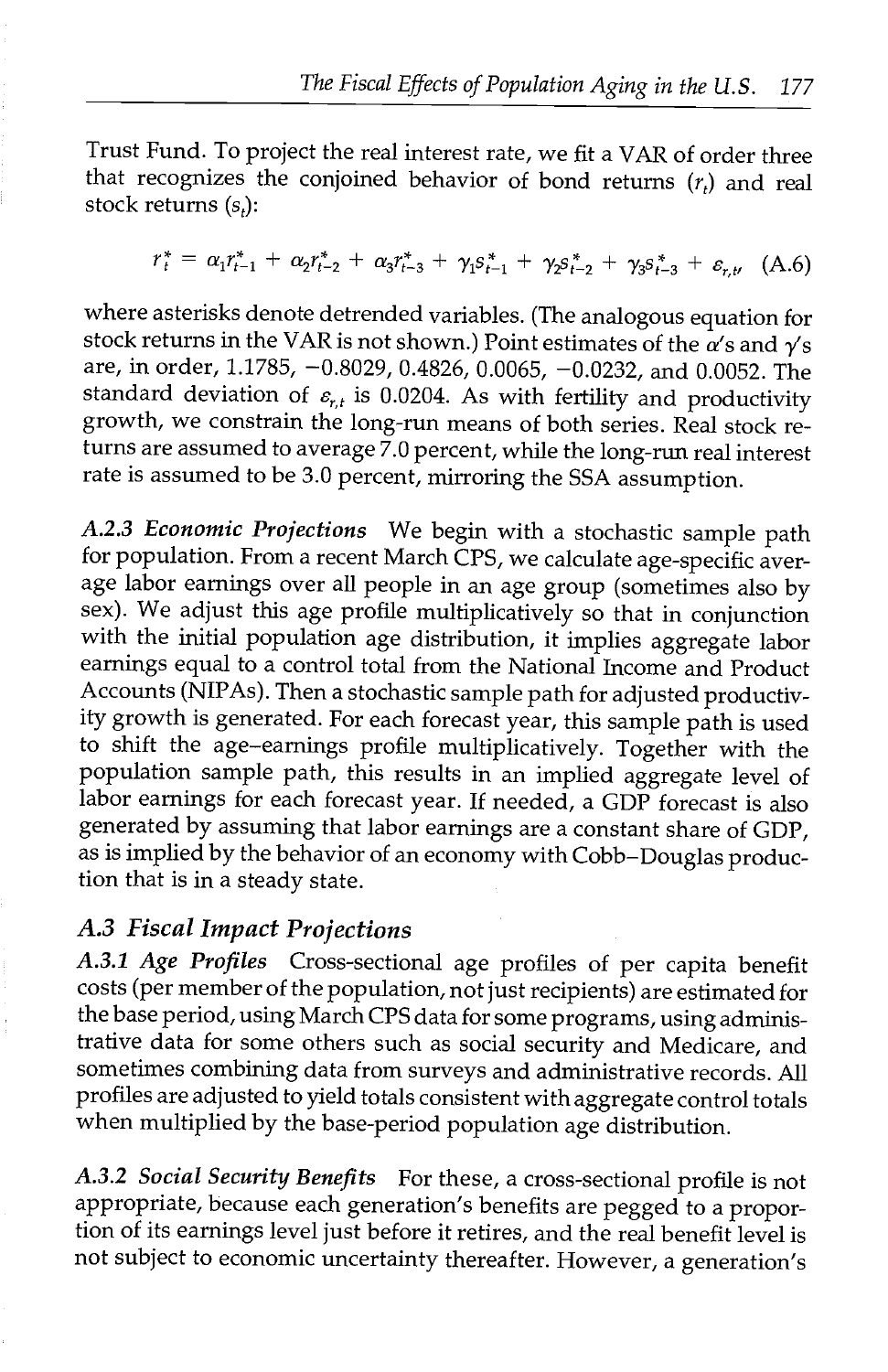benefits do vary on a per capita basis as it ages, due to selective mortality, to changing proportions of widow(er)s and married couples, and to the continuing labor supply of some members combined with greater deferred benefits. We estimate this age-specific benefit profile for the older ages, and peg its initial value based on the stochastic productivity level just prior to retirement for each generation.

A.3.3 Health Costs The basic strategy was described in the text. Per enrollee health costs for each closeness-to-death category are projected according to a time-series model fitted to the gap between the growth rate of health cost data and productivity growth, with the mean gap constrained in future years to match the CBO projection assumptions, which are also similar to the recently revised HCFA/CMIMS assumptions. CBO and HCFA/CMMS assume that the gap will continue indefinitely, but that it will decline to about 1 percent in a few decades (Lee and Miller, 2001).

## A.4 Budget Projections

A.4.1 General Strategy Following CBO, we assume that most benefit age schedules rise with productivity growth; social security and health programs are exceptions, as discussed above. Each sample path will have different benefit cost profiles, due to stochastic productivity growth. The age profiles are then multiplied by the stochastic population forecasts to generate stochastic program cost estimates. Tax payments can be calculated using tax payment age profiles for various kinds of taxes, estimated cross-sectionally from a recent March CPS, and adjusted to match the NIPA control totals, or inferred from payroll tax rules and earnings. Taxes on capital are assumed to grow with GDP, since rents are assumed to be a constant share of income in the steady state. Trust funds are projected along sample paths using accounting identities and the stochastic interest-rate projections. Likewise, debt can be projected using accounting identities and a moving average of the same real interest rate. In such runs, Trust Fund balances and debt levels will be among the outputs. In some other runs, tax rates are set endogenously to comply with stipulated assumptions about limits on debt-to-GDP ratios, or on the Social Security Trust Fund ratio to costs. It is also possible to adjust benefit levels in addition to, or instead of, tax rates, to meet such imposed budget balance constraints.

A.4.2 Age-Neutral Budget Components Some important parts of the budget are not age-targeted. These include public goods, mainly expenditures on defense and research. We follow CBO in projecting these as a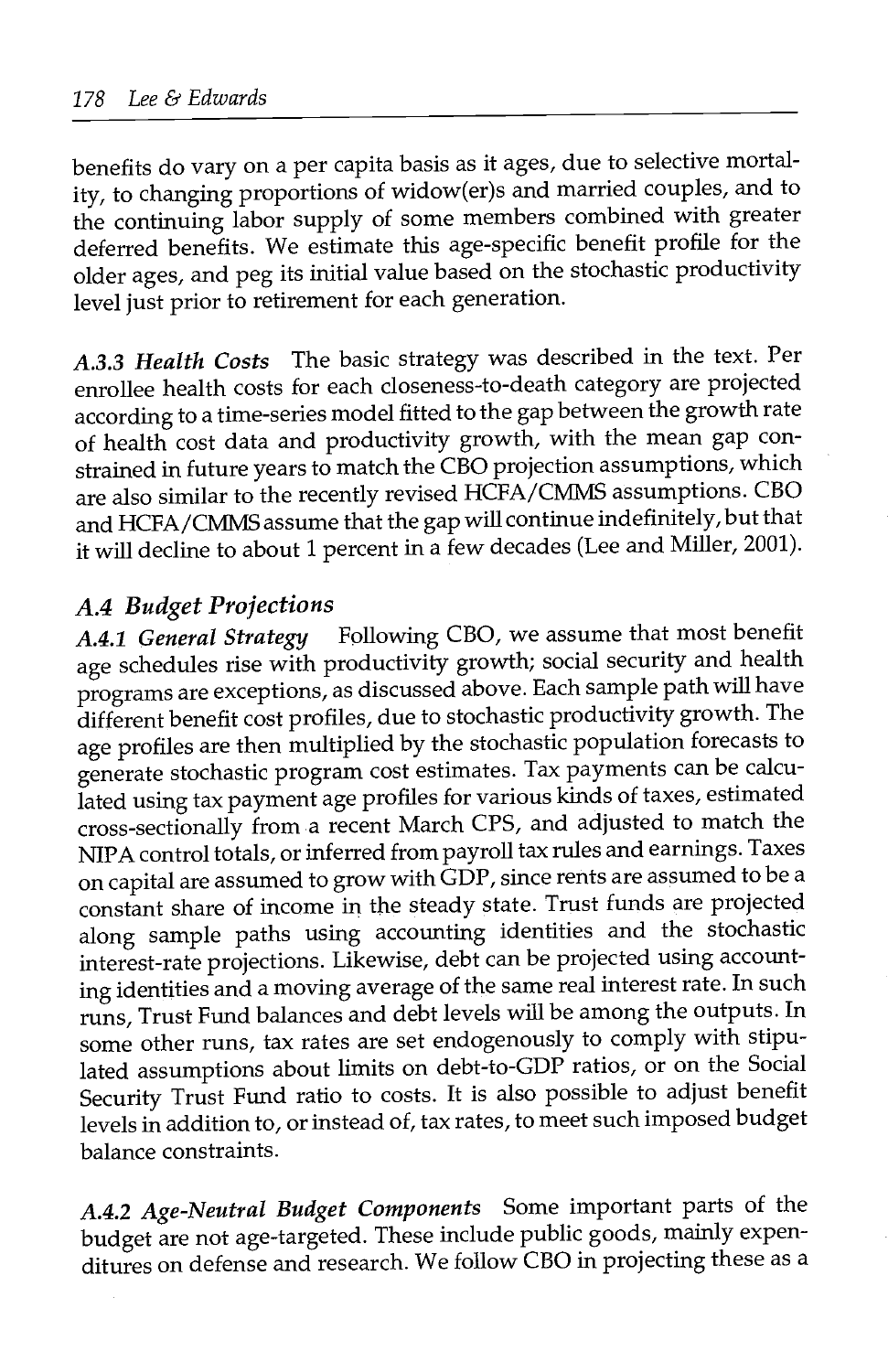constant share of GDP. They also include private goods or quasi-public goods, such as expenditures for roads, sewers, police, fire, and so on. These are also assumed to be a fixed proportion of GDP, and therefore grow stochastically with population and productivity growth. Finally, there is national debt. The balance of flows into and out of national debt is determined endogenously by the budget balance each year.

### REFERENCES

- Auerbach, A. J., and K. A. Hassett (2001). "Uncertainty and Design of Long-Run Fiscal Policy." In Demographic Change and Fiscal Policy, Alan J. Auerbach and Ronald D. Lee (eds.). Cambridge, U.K.: Cambridge University Press.
- Board of Trustees, Federal Hospital Insurance Trust Fund (2001). 2001 Annual Report of the Board of Trustees of the Federal Hospital Insurance Trust Fund. Washington: U.S. Government Printing Office.
- Board of Trustees, Federal Old-Age and Survivors Insurance and Disability Insurance Trust Funds (2000). 2000 Annual Report of the Board of Trustees of the Federal Old-Age and Survivors Insurance and Disability Insurance Trust Funds. Washington: U.S. Government Printing Office.
- Board of Trustees, Federal Old-Age and Survivors Insurance and Disability Insurance Trust Funds (2001). 2001 Annual Report of the Board of Trustees of the Federal Old-Age and Survivors Insurance and Disability Insurance Trust Funds. Washington: U.S. Government Printing Office.
- Congressional Budget Office (2000). "The Long-Term Budget Outlook" (October), www.cbo.gov.
- Congressional Budget Office (2001). "The Budget and Economic Outlook: Fiscal Years 2002-2011" (January), www.cbo.gov.
- Crimmins, E. M., Y. Saito, and D. Ingegneri (1997). "Trends in Disability-Free Life Expectancy in the United States, 1970-90." Population and Development Review 23(no. 3, September):555-572.
- Cutler, D., M. McClellan, J. Newhouse, and D. Remler (1998). "Are Medical Prices Declining? Evidence from Heart Attack Treatments." Quarterly Journal of Economics 113(no. 4, November):991-1024.
- Cutler, D., and L. Sheiner (2000). "Demographic and Medical Care Spending: Standard and Non-standard Effects." In Demography and Fiscal Policy, A. Auerbach and R. Lee (eds.). Cambridge, UK: Cambridge University Press.
- Freedman, V. A., and L. G. Martin (1999). "The Role of Education in Explaining and Forecasting Trends in Functional Limitations among Older Americans." Demography 36(no. 4, November): 461-473.
- Fries, J. F. (1980). "Aging, Natural Death, and the Compression of Morbidity." New England Journal of Medicine 303:130-135.
- Fries, J. F. (1984). "The Compression of Morbidity: Miscellaneous Comments about a Theme." The Gerontologist 24:354-359.
- Gruber, J., and D. A. Wise (1999). Social Security and Retirement around the World. NBER Conference Report. Chicago: University of Chicago Press.
- Gruber, J., and D. A. Wise (2001). "An International Perspective on Policies for an Aging Society." NBER Working Paper no. 8103.
- Kannisto, V., J. Lauritsen, A. R. Thatcher, and J. Vaupel (1994). "Reductions in